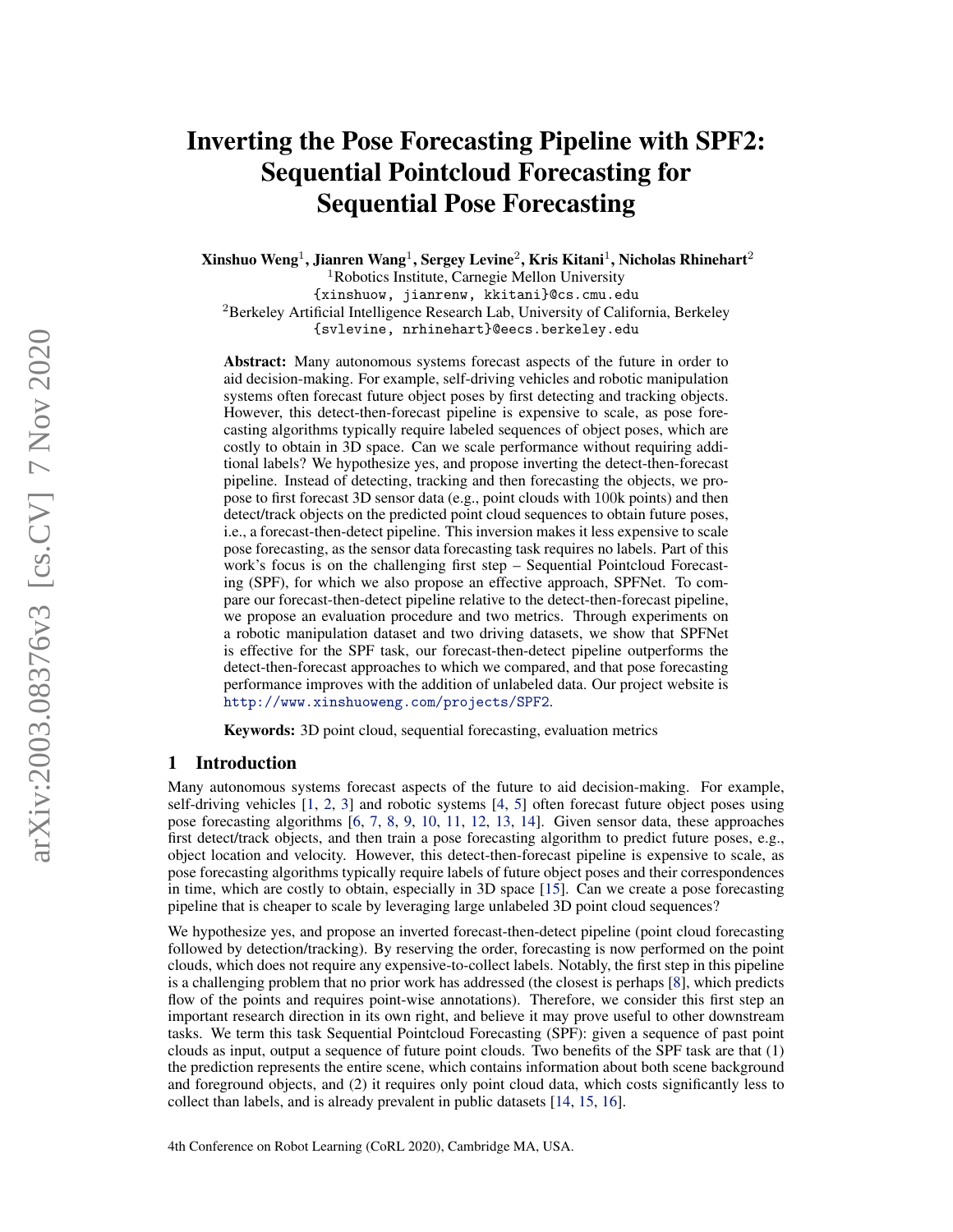Towards the SPF task, we present SPFNet, which employs an LSTM autoencoder model. To leverage 2D Convolutional Neural Networks (CNNs) while preserving 3D structure of the point cloud, we use a range map representation [17]. For training and evaluation, we use raw LiDAR point clouds from two real-world autonomous driving datasets (KITTI [16] and nuScenes [15]) and depth point clouds from a Baxter robot dataset [8]. We show that SPFNet can reliably forecast future point clouds in different domains and outperform competitive approaches.

We then present our forecast-then-detect pipeline, SPF<sup>2</sup>, which reverses the steps in the conventional detect-then-forecast pipeline that first performs perception (3D object detection & tracking) and then trajectory forecasting. Specifically, our SPF<sup>2</sup> pipeline first performs forecasting at the sensor data level using SPFNet, and then uses off-the-shelf 3D detection/tracking on the predicted point clouds to obtain future object trajectories. This pipeline inherits the benefits of the SPF task: (1) forecasting at the sensor data level can leverage the geometry of the scene – when forecasting point clouds of the entire scene, locations of every point are implicitly constrained by those of surrounding points; (2) our forecasting module is unsupervised, which facilitates training with data at larger scales than supervised pose forecasting. Note that the detector/tracker in our pipeline may still require labels.

Standard trajectory forecasting evaluation assumes access to the set of ground-truth (GT) past trajectories, and each GT past trajectory is used as input to forecast a future trajectory. As the correspondence between each GT past and GT future trajectory is known, every predicted trajectory has a target GT future trajectory. This *a priori* knowledge of the mapping between each forecasted trajectory and its target GT future trajectory is required to compute the conventional error metrics (ADE and FDE [18]). However, come deployment time, both the conventional detect-then-forecast pipeline and the  $SPF<sup>2</sup>$  pipeline do not have access to GT past trajectories. As a result, there is no known correspondence between each forecasted and GT trajectory, which prevents compututation of the ADE/FDE metrics. To evaluate detect-then-forecast and our pipeline in an end-to-end fashion, we propose a procedure that first establishes an association between forecasted and GT trajectories with a matching step. Unlike standard ADE/FDE computation, this association does not provide 100% recall of the GT trajectories – some GT trajectories may be missed, with true positives identified by thresholding the ADE score. Because different methods may achieve different recalls, we propose metrics to *average* ADE/FDE over recalls. Our contributions are summarized as follows:

- 1. A novel forecast-then-detect pipeline,  $SPF<sup>2</sup>$ , that can scale forecasting performance by leveraging unlabeled point cloud data and outperform the detect-then-forecast pipeline.
- 2. A new task, Sequential Pointcloud Forecasting (SPF), which predicts a 3D representation of the future of the entire scene and does not require any human annotation for training.
- 3. An effective approach for SPF, deemed SPFNet, that outperforms competitive approaches in one robot manipulation dataset and two real-world autonomous driving datasets.
- 4. An evaluation procedure with two metrics that can evaluate performance of the detectthen-forecast pipeline and our SPF<sup>2</sup> pipeline in an end-to-end fashion.

# 2 Related Work

Forecasting Tasks. Prior tasks can be categorized into trajectory forecasting, activity forecasting and video forecasting. Trajectory (or pose) forecasting [11, 19, 12, 13, 20, 21, 22] predicts a sequence of future ground positions of target objects. Activity forecasting [6, 7] predicts a person's future actions (such as walking and running). Both trajectory forecasting and activity forecasting are object-level forecasting, which (1) require object labels; (2) solely predict information about target objects while ignoring everything else in the scene. In contrast, our SPF task predicts a richly informative 3D representation of the entire scene and does not require any human annotation for object labels.

Video forecasting [23, 24] is similar to SPF, as both tasks forecast high-dimensional sensor data. The difference is that video forecasting outputs a geometrically-projected 3D representation, whereas SPF outputs a full 3D representation. Beyond forecasting RGB images, [25, 26] jointly predict the depth image and RGB image in the next frame, which is also related to SPF, as depth forecasting is a 3D forecasting task, although the data representation is different and [25, 26] only perform oneframe prediction. More importantly, prior 3D forecasting methods have primarily focused on the accuracy of the forecasting task itself, while we focus both on the accuracy of the SPF task and on utilizing it to enhance performance of the downstream pose forecasting task.

Point Cloud Generation. Prior work focuses on generating a single object point cloud. [27] proposes to use Chamfer distance [27] and Earth Mover's distance [28] as loss functions to generate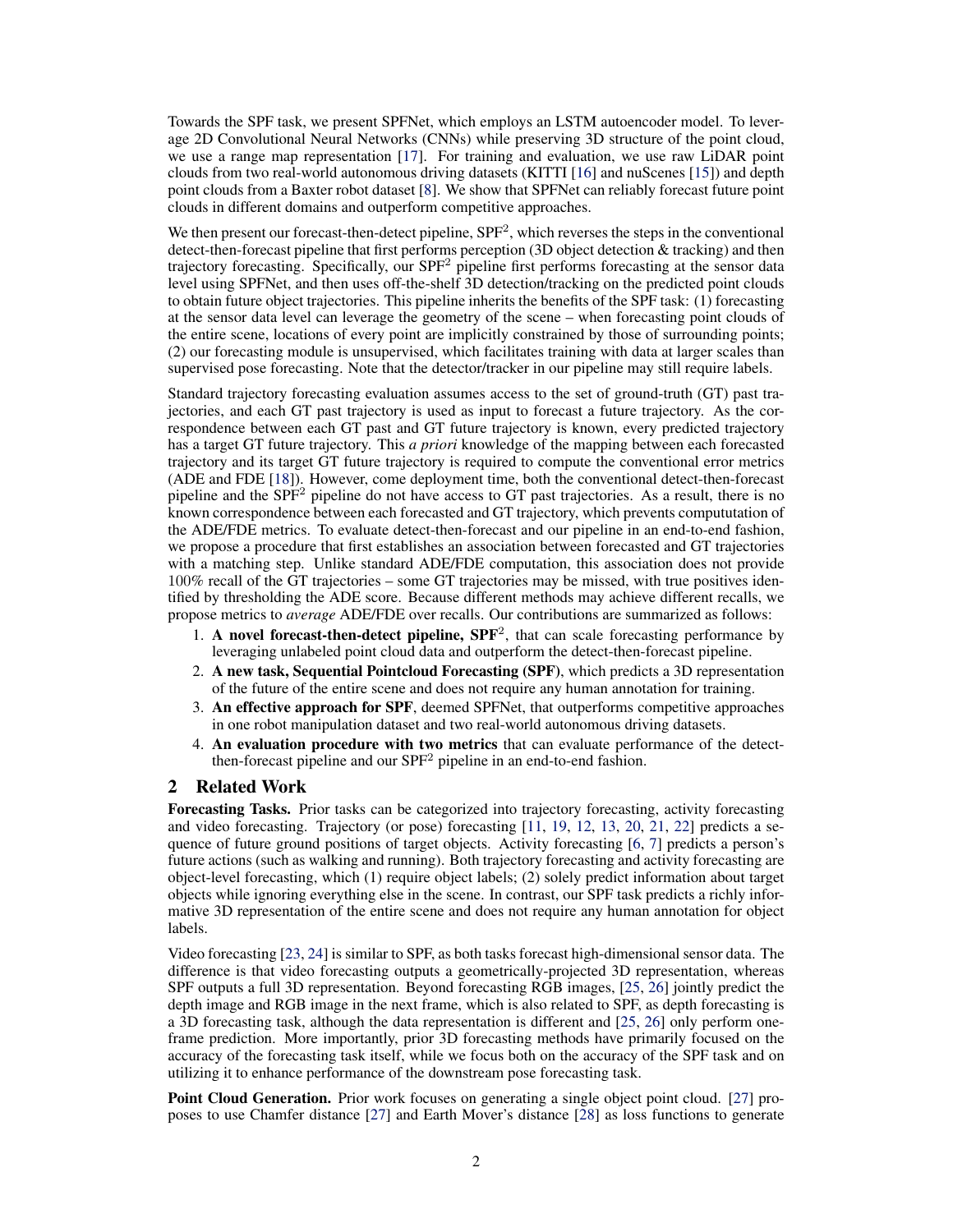

Figure 1: Comparison of perception and trajectory forecasting pipeline. (Left) Conventional detect-thenforecast pipeline. (Right) Our pipeline first forecasts point clouds, and then detects and tracks objects.

object point clouds. [29] generates object point cloud and then project into multiple 2D viewpoints optimized with a 2D re-projection error. Beyond deterministic point cloud generation, prior work employs stochastic frameworks such as flow-based models [30], generative adversarial networks (GANs) [31] and variational autoencoders (VAEs) [32].

Although most prior work focuses on point cloud generation for a single object, a few works attempted to generate point clouds for an entire scene, which we call scene point clouds. [17] uses VAEs and GANs to generate a scene point cloud from a random noise vector. [33] generates a highresolution scene point cloud conditioned on stereo images and low-resolution LiDAR inputs. [8] predicts a scene point cloud in the next frame by considering the action applied to an object in the scene. Different from [17, 33, 8] which output a single scene point cloud, SPF generates a sequence of scene point clouds. To the best of our knowledge, SPF is the first formulated as a sequence prediction of large-scale scene point clouds (100k points per frame).

Perception and Trajectory Forecasting Pipeline aims to localize objects and predict where they will move in the future, given the sensor data. The conventional detect-then-forecast pipeline has two modules: (1) a perception module (including detection [34, 35, 36, 37, 38] and tracking [39, 40, 41]) to obtain past object trajectories; (2) a trajectory forecasting module to predict the future object trajectories based on the past object trajectories. Prior work often separately evaluates perception and forecasting, e.g., using average precision and CLEAR metrics [42] for perception evaluation, and use ADE and FDE [18] to evaluate trajectory forecasting. However, modularized trajectory forecasting evaluation lacks the ability to assess the performance of the entire pipeline, as it employs the unrealistic assumption that we have access to past GT object trajectories.

Different from the conventional perception and forecasting pipeline, our pipeline first performs the forecasting at the sensor level and then applies detection and tracking to the predicted sensor data to obtain forecasted pose trajectories. Also, our new evaluation procedure can account for the error from detection, tracking and forecasting modules, enabling the evaluation over the entire pipeline. Although [22] also propose to evaluate the entire pipeline in an end-to-end fashion, their evaluation is performed at a single operating point, while our evaluation with two proposed metrics can summarize performance over many operating points.

# 3 The  $SPF<sup>2</sup>$  Pipeline

As mentioned in Sec. 2, the conventional pipeline is separated into two steps as in Fig. 1 (left): (1) a detection/tracking module to obtain past object trajectories; (2) a forecasting module to predict future trajectories based on the past trajectories. In contrast, we propose a new pipeline, Sequential Pointcloud Forecasting for Sequential Pose Forecasting (SPF<sup>2</sup>), depicted in Fig. 1 (right). Specifically, we first forecast point cloud sequences using our SPFNet (Sec. 3.2), and then use a 3D detector and tracker on the predicted point cloud sequences to obtain pose sequences (trajectories).

#### 3.1 Sequential Pointcloud Forecasting

Task Formulation. We first define a 3D point cloud enclosing an entire scene as the scene point cloud, which includes points belonging to both objects and scene background. The goal of SPF is to predict a sequence of future scene point clouds given a sequence of past scene point clouds. Specifically, given M frames of past scene point clouds with each frame  $S_t = \{(x, y, z)_j\}_{j=1}^{K_t}$ , where  $t \in [-M+1, \dots, 0]$  denotes the frame index,  $j \in [1, \dots, K_t]$  denotes the index of points and  $K_t$  denotes the number of points at frame t, the goal of SPF is to predict N frames of future scene point clouds with each frame  $S_t = \{(x, y, z)_j\}_{j=1}^{K_t}$ , where  $t \in [1, \dots, N]$ .

#### 3.2 Approach: SPFNet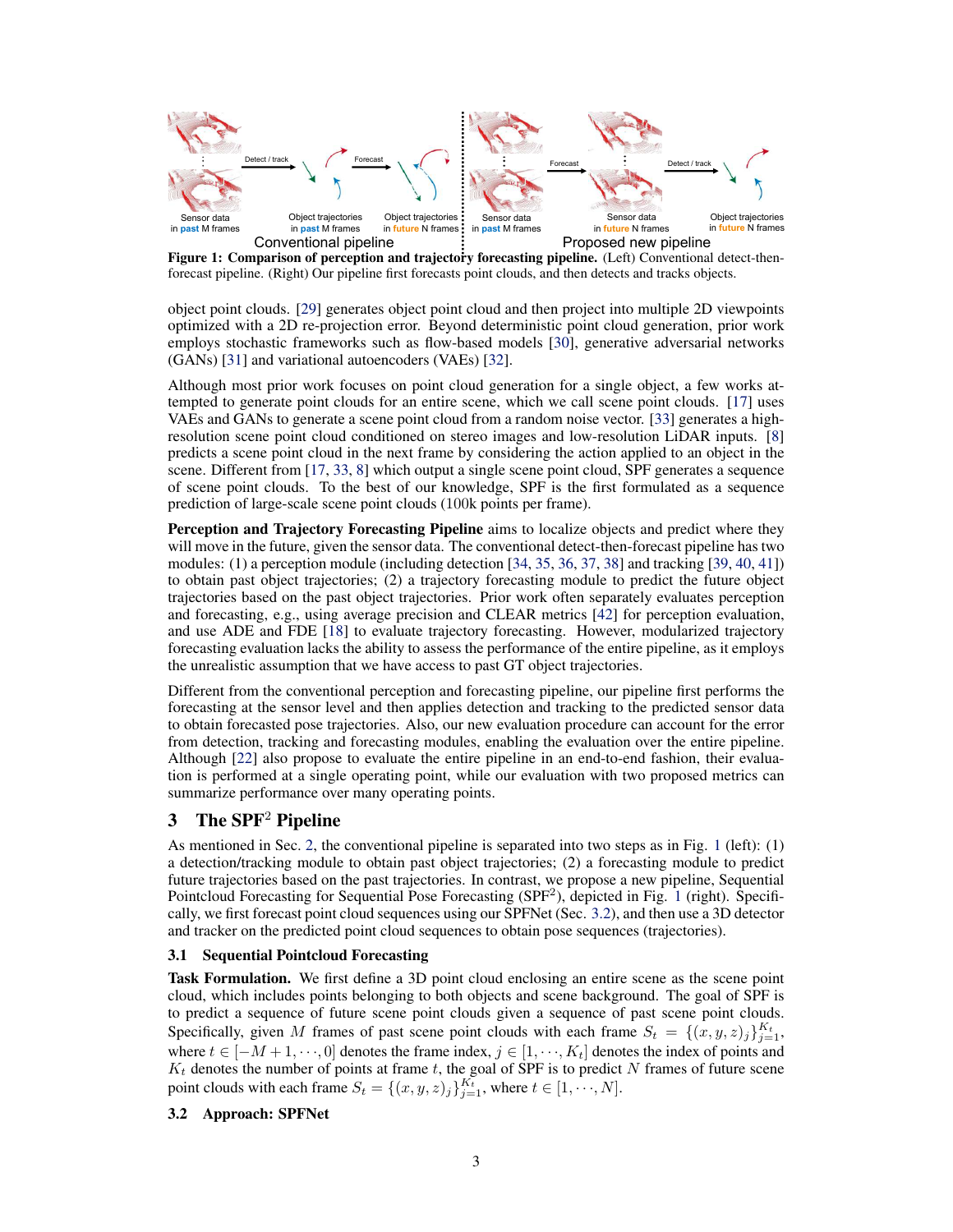Our SPFNet is shown in Fig. 2, which has four modules: (a) a shared encoder to extract features from past scene point clouds, (b) an LSTM to model temporal dynamics of the features of the scene point clouds, (c) a shared decoder to generate scene point clouds in the future and (d) a combination of the L1 and binary cross-entropy losses is applied to the generated intermediate range maps and a Chamfer distance loss is applied



to the predicted point clouds at every future frame.

Encoder. To predict the future scene point clouds, it is important to extract useful information from the past through an encoder. In this work, we investigate two types of encoders:

*(1) Point-based encoder.* To process a point cloud, PointNet [43] is a straightforward choice. We use a network (multi-layer perceptron (MLP) plus a max-pooling operator) similar to [43] to obtain the local feature for each point and the global feature for the scene. To leverage both the local per-point feature and global scene feature, we concatenate them so that every point has the feature of its own and the global feature. However, preserving high-dimensional features for each point will reach the GPU memory limit (e.g., RTX 2080 Ti has 11Gb), as SPF requires to process a sequence (e.g., 30 frames) of point clouds each with a large number of points (e.g., 100k). In fact, if maintaining high-dimensional features for each point, the required GPU memory will be massive. As a result, we add another MLP and a max-pooling operator to obtain a single compact feature to represent the entire scene point cloud at every frame as the output of the encoder.

*(2) Range map-based encoder.* In addition to directly extract the feature from point clouds, another popular approach in the literature [44, 17] is to first transform the point cloud into a 2D representation and then use 2D CNNs for feature extraction. Although these methods are fast and efficient, the disadvantage of most of these methods (except for the range map [17]) is to lose significant information. For example, if projecting the point cloud to the bird's eye view, information in the height direction is lost. As a result, we choose to use the range map as our 2D representation [17], which preserves full 3D information in the LiDAR point cloud. For details about how to obtain the range map from the input scene point cloud, please refer to our supplementary materials. After the scene point cloud is transformed into a 2D range map with a size of  $H \times W$  (we use  $120 \times 1024$ in our experiments to predict 122.88k points per frame), we use a standard 2D CNN with 8 layers (convolution + batch norm + ReLU) to extract features. For the detailed network architecture of our encoders, we provide visualization in our supplementary.

Temporal Dynamics Modeling. As SPF is formulated as a sequence-to-sequence problem, we use a standard LSTM network to learn temporal dynamics of the features. Specifically, we feed the feature obtained from the encoder in the past M frames to the LSTM network and predict features for the future  $N$  frames in an autoregressive manner.

Decoder. To predict future scene point clouds, a decoder is needed to convert the predicted features from LSTM to scene point clouds. With two encoders carefully designed, the corresponding decoder follows the encoder design in a symmetric manner: (1) For the point-based decoder, we first increase the dimensionality of the LSTM output feature to  $1 \times (K \times 3)$  using MLP, and then reshape it to a scene point cloud with a size of  $K \times 3$ . (2) For the range map-based decoder, we use a 2D CNNs with eight layers (deconv + batch norm + ReLU) to map the LSTM predicted feature back to a range map with  $H \times W$ . Additionally, to deal with the holes in the range map (*i.e.*, the pixels that do not have any point in the point cloud), we also predict a binary range mask  $R_M$  (0 denotes pixel without a point) with a shape of  $H \times W$  using a similar 2D CNNs. Then, when we transform the predicted range map back to a scene point cloud only for the pixels that are not masked out.

**Losses.** We use the Chamfer distance [27] loss  $\mathcal{L}_{cd}$  to minimize the distance between ground truth  $S_{1:N}^*$  and predicted point cloud sequences  $\hat{S}_{1:N}$ . For the range map-based method, we apply two additional losses on the intermediate range map outputs to form our full objective in Eq. 1: (1)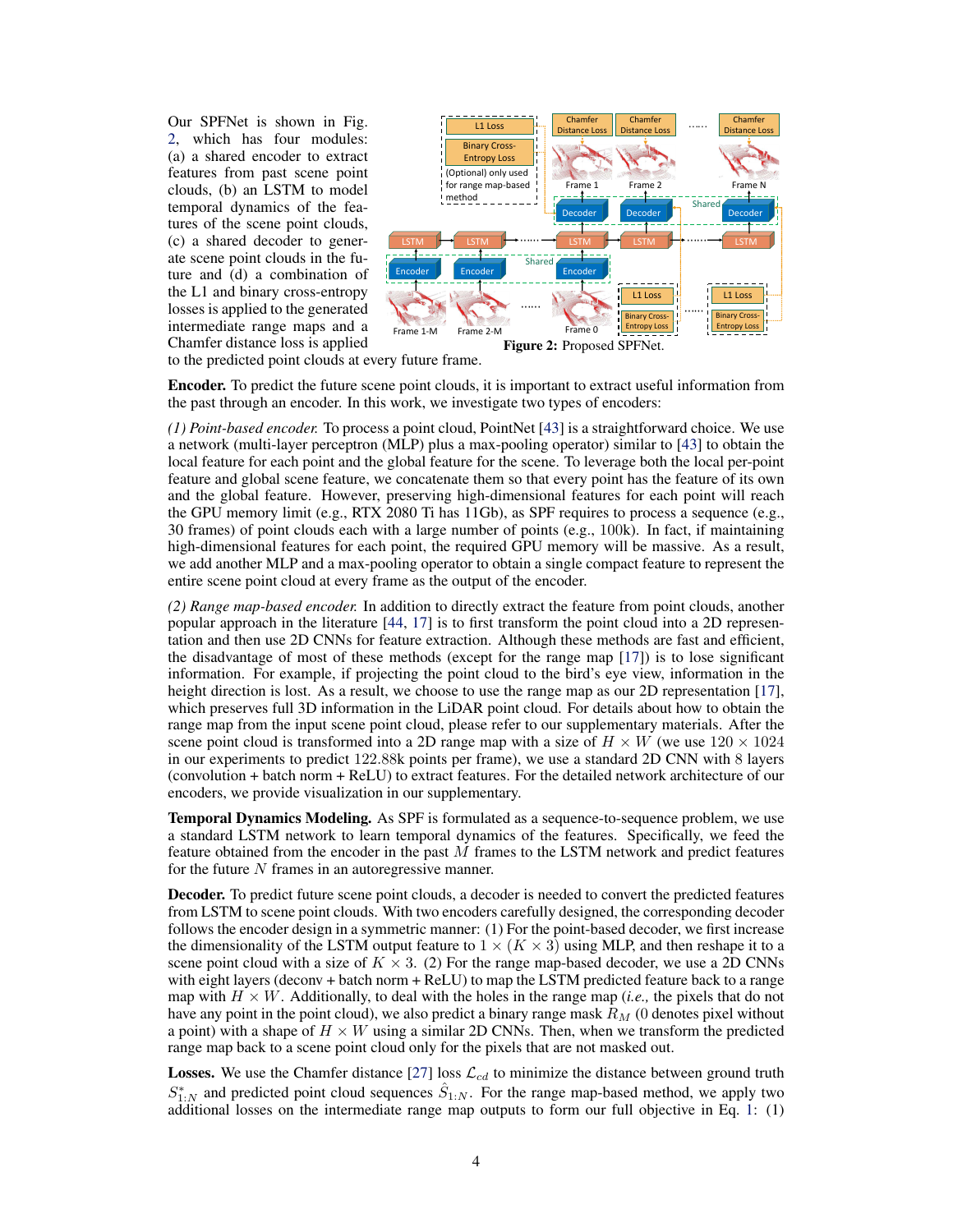a  $L_1$  distance loss between the ground truth,  $R^*$ , and predicted,  $\hat{R}$ , 2D range maps; (2) a binary cross-entropy loss  $L_{bce}$  between the predicted  $\hat{R}_M$  and ground truth  $R_M^*$  range mask.

$$
\mathcal{L} \doteq \sum_{i=1}^{N} \mathcal{L}_{cd}(\hat{S}_i, S_i^*) + \lambda_1 \mathcal{L}_1(\hat{R}_i, R_i^*) + \lambda_2 \mathcal{L}_{bce}(\hat{R}_{Mi}, R_{Mi}^*),
$$
\n(1)  
\nwhere  $\mathcal{L}_{cd}(\hat{S}, S^*) \doteq \sum_{x \in \hat{S}} \min_{y \in S^*} ||x - y||_2^2 + \sum_{y \in S^*} \min_{x \in S^*} ||x - y||_2^2,$ 

# 3.3 3D Object Detection and 3D Multi-Object Tracking

Once we predict future point clouds using SPFNet, the last step of our SPF<sup>2</sup> pipeline is 3D detection and tracking to obtain objects' future poses. In theory, our SPF<sup>2</sup> pipeline is generic so any detector and tracker can be used, e.g., using unsupervised detectors/trackers to make our full pipeline unsupervised. However, existing unsupervised 3D detectors often have lower accuracy than supervised  $3D$  detectors. To ensure accuracy of our SPF<sup>2</sup> pipeline, we use a supervised 3D detector [45] while use an unsupervised 3D tracker [39], which can achieve strong tracking performance in KITTI.

# 4 End-to-End Perception and Trajectory Forecasting Evaluation

As mentioned in Sec. 1 and 2, standard modularized evaluation for trajectory forecasting relies on the unrealistic assumption that we have access to GT past trajectories. As a result, standard modularized evaluation is not applicable for evaluating either the detect-then-forecast or our pipeline. Consider two common forecasting metrics: Average Displacement Error (ADE) and Final Displacement Error (FDE) [18], which compute the distance between each pair of prediction and its corresponding GT. In the modularized evaluation setting, as GT past trajectories are used, computing ADE and FDE is straightforward as each predicted future trajectory has its corresponding future GT trajectory. However, in the end-to-end evaluation setting, computing ADE and FDE requires an additional matching step between the forecasted trajectories and GT trajectories as their correspondences are not known as *a priori*: see Fig. 3 (left). To obtain the correspondences, we match forecasted trajectories to GT trajectories based on ADE scores using the Hungarian algorithm [46]. Please refer to our supplementary material for details regarding this matching step.

As errors can be accumulated in detection/tracking/forecasting, the final forecasted trajectories are not perfect and some GT objects might not be matched to any predicted trajectory (i.e., a false negative). We identify true positives by thresholding the ADE score. In general, the recall value will not be 100% and it might vary substantially across methods. This is in contrast to the modularized evaluation where the recall is always 100%. As an example, we show the ADE-over-recall curve computed on the KITTI dataset in Fig. 3 (right) for our method and two baselines (see Sec. 5.3 for details). We can see that ADE tends to increase as recall increases, i.e., a looser ADE threshold will include more high-ADE forecasted trajectories. Therefore, to achieve a relatively fair comparison, methods must compare ADE either at an identical recall or by averaging ADE across the same range of recalls. We choose the latter solution because evaluating at a single recall can produce less robust numbers<sup>1</sup>, e.g., some methods might perform better at a recall point but worse at other recalls. To that end, we propose two metrics called AADE/AFDE (Average ADE/FDE) to summarize ADE/FDE performance across a range of recalls. Specifically, AADE/AFDE are computed by integrating ADE/FDE. Similar to other integral metrics such as average precision in object detection, we approximate the integration by a summation of the ADE/FDE over a set of recalls.

# 5 Experiments

Datasets. We evaluate on two real-world autonomous driving datasets: KITTI-Raw [16], nuScenes [15], and a robot manipulation dataset of the Baxter robot [9].

#### 5.1 Evaluating SPFNet in the Autonomous Driving Domain

Evaluation and Settings. We use standard Earth Mover's Distance (EMD) [28] and Chamfer Distance (CD) [27] to measure the distance between GT and predicted future point clouds. We evaluate two settings for all methods: (1) observe 1.0s past and predict the next 1.0s; (2) observe 3.0s past and predict the next 3.0s. For KITTI, 1.0s and 3.0s means 10 and 30 frames. For nuScenes key-frames only, 1.0s and 3.0s means 2 and 6 key-frames.

Baselines. As this paper is the first towards the SPF task, there are no existing methods for comparison. Therefore, we devise baselines based on existing techniques: (1) *Identity*. We duplicate the

<sup>&</sup>lt;sup>1</sup>[22] identify true positives using a 3D IoU threshold of 0.5, i.e., a single operating point. As a result, the reported numbers do not account for performance at other operating points, e.g., at a higher recall including objects below the IoU threshold of 0.5, e.g., those difficult to detect.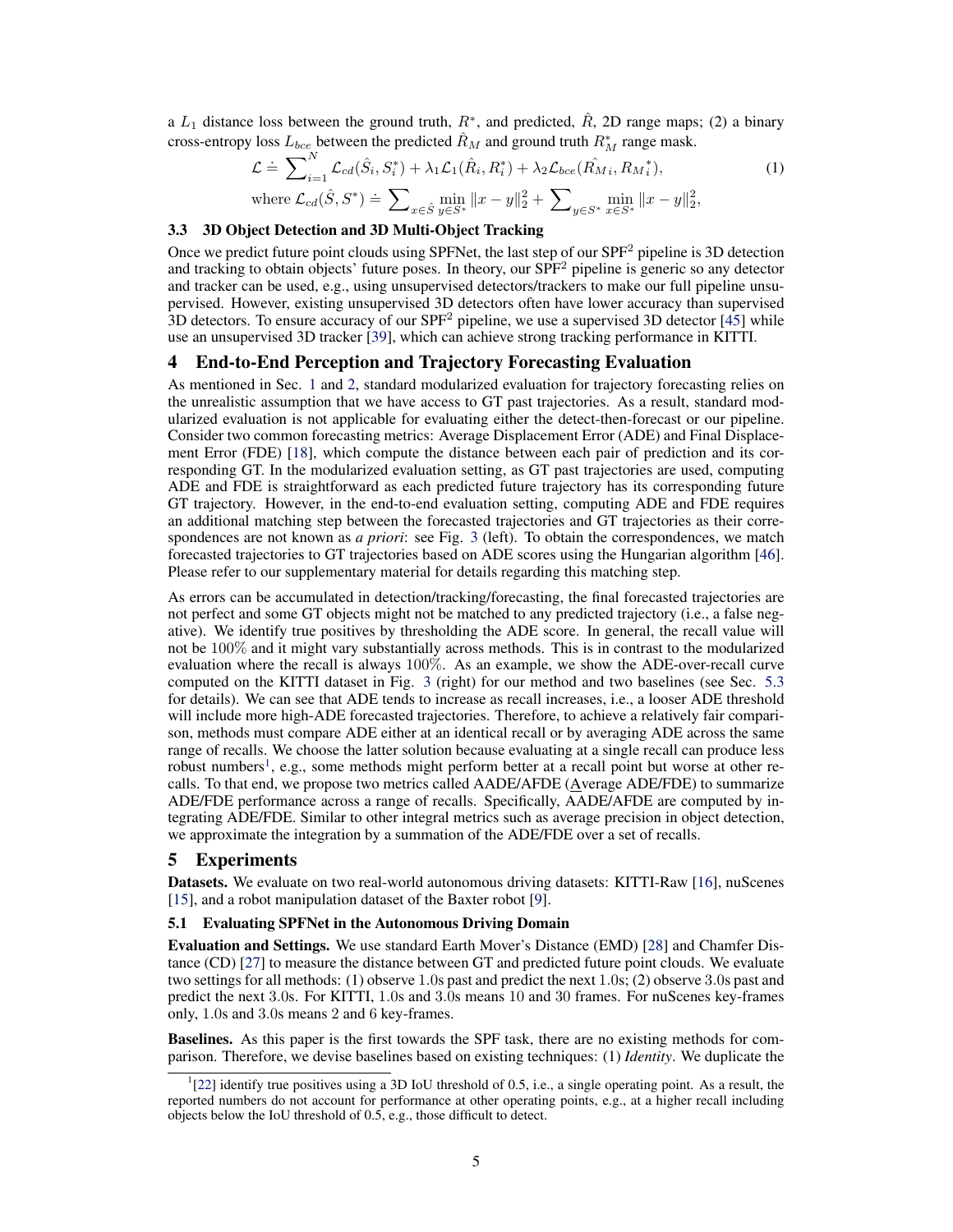

Figure 3: (Left) Comparison of the evaluation procedure. Conventional evaluation uses GT past to predict the future, which has the prior knowledge of the mapping between each predicted and GT future trajectory. In the real world, people use tracking outputs as past trajectories so the predicted trajectories do not have known mapping with GT, and thus a matching step is needed. (Right) ADE-over-recall curve. Methods can have different maximum recalls so it is not fair to compare ADE of each method performing at its maximum recall. Therefore, integral metrics that summarize performance across the same range of recalls are preferred.

Table 1: Quantitative evaluation for the proposed SPF task on the KITTI and nuScenes datasets.

| Datasets        | Metrics         | Identity | GT-Ego | $\sim$<br>Est-Ego | Align-ICP | Align- $[49]$ | SceneFlow | <b>Ours+Point</b> | Ours+RM |
|-----------------|-----------------|----------|--------|-------------------|-----------|---------------|-----------|-------------------|---------|
| $KITTI-1.0s$    | $CD \downarrow$ | 12.82    | 5.47   | 9.18              | 6.13      | 6.02          | 3.15      | 2.37              | 0.92    |
|                 | $EMD\downarrow$ | 526.87   | 391.03 | 495.21            | 418.25    | 439.17        | 291.63    | 211.47            | 128.81  |
| $KITTI-3.0s$    | $CD \downarrow$ | 13.31    | 7.91   | 11.31             | 9.14      | 9.57          | 5.08      | 3.91              | 1.57    |
|                 | <b>EMD</b> .    | 602.89   | 452.81 | 502.83            | 470.25    | 493.26        | 351.46    | 267.42            | 175.54  |
| $nuScenes-1.0s$ | <b>CD</b> .     | 8.42     | 2.16   | 4.91              | 4.04      | 3.50          | 1.93      | 1.25              | 0.40    |
|                 | <b>EMD</b> .    | 461.63   | 168.37 | 299.13            | 281.53    | 270.81        | 117.41    | 135.94            | 78.37   |
| $nuScenes-3.0s$ | $CD\downarrow$  | 10.16    | 2.85   | 6.52              | 7.13      | 5.27          | 3.81      | 2.97              | 0.69    |
|                 | <b>EMD</b> .    | 494.81   | 190.14 | 370.91            | 419.37    | 332.97        | 294.53    | 128.26            | 91.83   |

scene point cloud from the last past frame to the future for N times; (2) *GT-Ego*. We use ground truth ego-motion (rotation and translation) between adjacent past frames and compute an average motion. Then, we use the average motion to warp the last past frame of point cloud to the future frames; (3) *Est-Ego*. Instead of using the ground truth ego-motion, we estimate the ego-motion using [47]; (4) *Align*. We use the point cloud alignment methods (ICP [48] and Deep-ICP [49]) to compute the global rigid motion between adjacent past frames and obtain the average motion for warping; (5) *SceneFlow.* We use scene flow methods [50] to estimate the point-wise motion between the last two past frames and use the motion to warp every single point.

Results. We summarize the results in Table 1, where +RM and +Point denote our range mapbased and point-based method. Our SPFNet consistently outperforms baselines in both metrics. The results are reasonable because our SPFNet (1) is designed for sequence prediction and (2) can learn the future location for each individual point, while the baselines are weak because they are originally designed for one-frame prediction (i.e., warping between two frames) and also most baselines only estimate global motion. However, it is a common difficulty to find strong baselines when proposing a new task. Also, we observed that Ours+RM performs better than Ours+Point. We hypothesize that predicting in the range map space may be relatively easier than in the point cloud space for our SPF task, although it is possible to see further improvements for the point-based method if we use a more advanced point-based encoder. Additionally, we find that the results on nuScenes seem to consistently better than KITTI, which we believe are primarily due to two reasons: 1) nuScenes LiDAR sensor has a smaller sensing range (e.g., 70m v.s. 120m of the KITTI LiDAR sensor), and forecasting for the nearby range is generally considered easier; 2) nuScenes keyframes have a lower frame rate (2Hz v.s. 10Hz in KITTI), leading to fewer frames of prediction at the same time horizon.





ment is conducted in the 1.0s prediction setting using the range map-based method. The results are shown in Fig. 4 with two sub-figures, one with number of training samples and the other with number of training sequences as the  $x$  axis. Clearly, with more training sequences or more training samples, CD and EMD are decreasing, which confirms our hypothesis that it is cheaper to scale performance of the proposed SPFNet by leveraging unlabeled point cloud data.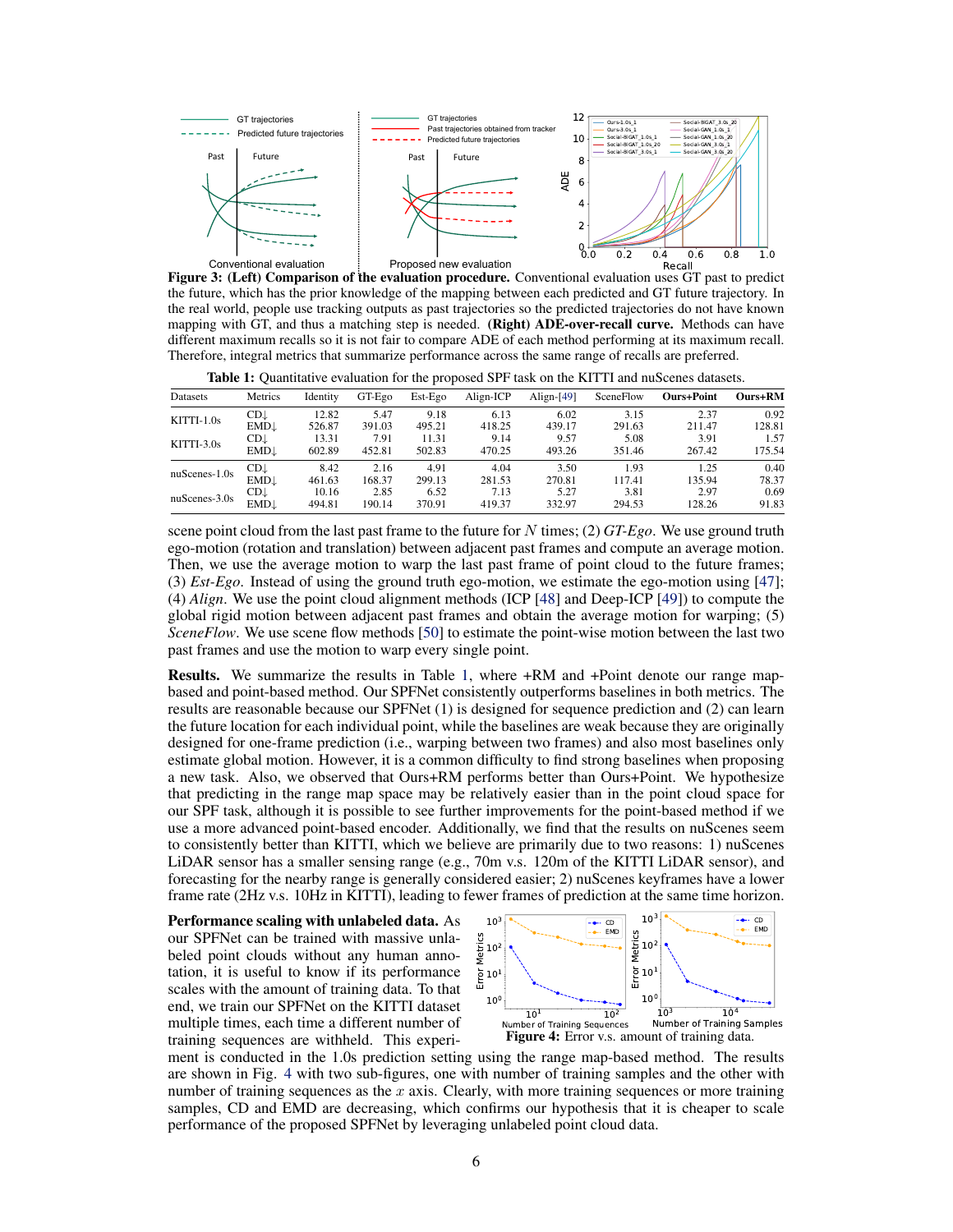Table 2: Quantitative evaluation on the Baxter dataset. Note that the numbers within the parentheses for the PPFE metric are what we have reproduced, which are very close to the reported results by the authors of the baselines. This demonstrates that we successfully reproduced the baselines for comparison.

| Metrics         | SE3-Pose-Nets + Joint Angles | SE3-Pose-Nets [9] | SE3-Nets [4] | <b>Ours+Point</b> | Ours+RM |
|-----------------|------------------------------|-------------------|--------------|-------------------|---------|
| PPFEJ           | 0.017(0.019)                 | 0.027(0.025)      | 0.022(0.024) | 0.035             | 0.030   |
| $CD \downarrow$ | 0.315                        | 0.313             | 0.357        | 0.153             | 0.094   |
| EMD↓            | 52.7                         | 50.9              | 64.1         | 33.5              | 18.2    |

# 5.2 Evaluating SPFNet in the Robot Manipulation Domain

To show that our proposed SPFNet can be applicable to not only the autonomous driving domain but also other domains such as robot manipulation, we evaluate on the Baxter dataset collected by [9] using the Baxter simulator. Specifically, the dataset contains a Baxter robot (shown in Figure 5) which moves its right arm with seven joints towards the target position in front of an RGBD camera.



Figure 5: A example depth im-Evaluation Metrics. As the Baxter dataset provides camera matrix and pixel correspondences between depth images across frames, computing flow in 3D space is possible. Therefore, we follow [9]

age of the Baxter robot.

and report a per-point flow error (PPFE) to measure the differences between predicted and ground truth flow in the 3D space, in addition to the EMD and CD metrics.

Baselines. We compare against S.O.T.A. methods (SE3-Nets [4], SE3-Pose-Nets [9], and its one variant). Note that these baselines are different from our SPFNet in two-fold: 1) they only support one-frame prediction (i.e., not sequence-to-sequence forecasting) and it is nontrivial to adapt them for sequence forecasting. Thus, to obtain a direct comparison, we only test the first predicted frame of our SPFNet, though we train our SPFNet with 10 input and 10 output frames to better learn scene dynamics; 2) instead of predicting the next frame of the point cloud, these baselines predict the flow of each point and then warp the past point cloud to the next frame with the predicted flow. As a result, these baselines require point correspondences to obtain ground truth flow for training and cannot be applied to LiDAR point clouds which generally do not have point correspondences.

Results. We summarize the results in Table 2. Note that only results for the PPFE metric is reported in [9]. In order to compute the results of baselines for CD and EMD, we first need to re-train the baselines (no pre-trained model is released by the authors of the baselines). To make sure that we successfully re-trained the baselines, we show the reproduced results on the PPFE metric within the parentheses, which are very close to the reported results in [9]. In fact, our re-trained SE3-Pose-Net obtained a slightly lower error in FFPE than the reported number in [9], i.e., 0.025 v.s. 0.027. With successfully re-trained baselines, we can now additionally compute for CD and EMD metrics. We can see that, our SPFNet achieved much better performance on the CD and EMD metrics than all baselines. This is probably because the baselines are trained to optimize the flow instead of the point cloud distance (e.g., CD or EMD). On the other hand, through our SPFNet is not optimized for the flow, our FFPE is competitive to the baselines such as SE3-Pose-Net (0.030 v.s., 0.027). Overall, the results show that our SPFNet is able to learn scene dynamics on a robot dataset.

#### 5.3 Evaluating Perception and Trajectory Forecasting Pipeline

Evaluation and Settings. We use the new evaluation procedure with the AADE/AFDE metrics. To fairly compare AADE/AFDE for all methods, we only integrate ADE/FDE up to a recall that all methods can reach. This is because we cannot integrate ADE/FDE for a method beyond its maximum recall, which is undefined. We use the 1.0 and 3.0 seconds prediction. As trajectory forecasting modules used in the conventional pipeline often perform stochastic prediction, we evaluate them by sampling 1 and 20 times. For our pipeline with deterministic forecasting module SPFNet, it can be viewed as 1 sample. We use the range map-based encoder here for our method.

Baselines. We employ different trajectory forecasting modules [11, 12, 51, 19] in the conventional perception and trajectory forecasting pipeline. For a fair comparison, we use the same detector [45] and tracker [39] for both our and conventional pipeline. Although [11, 12] are originally proposed for predicting the trajectory of people, we adapt them to work with the car.

Results. We summarize performance on the KITTI and nuScenes datasets in Table 3. We can see that our SPF<sup>2</sup> outperforms the conventional detect-then-forecast pipeline using different forecasting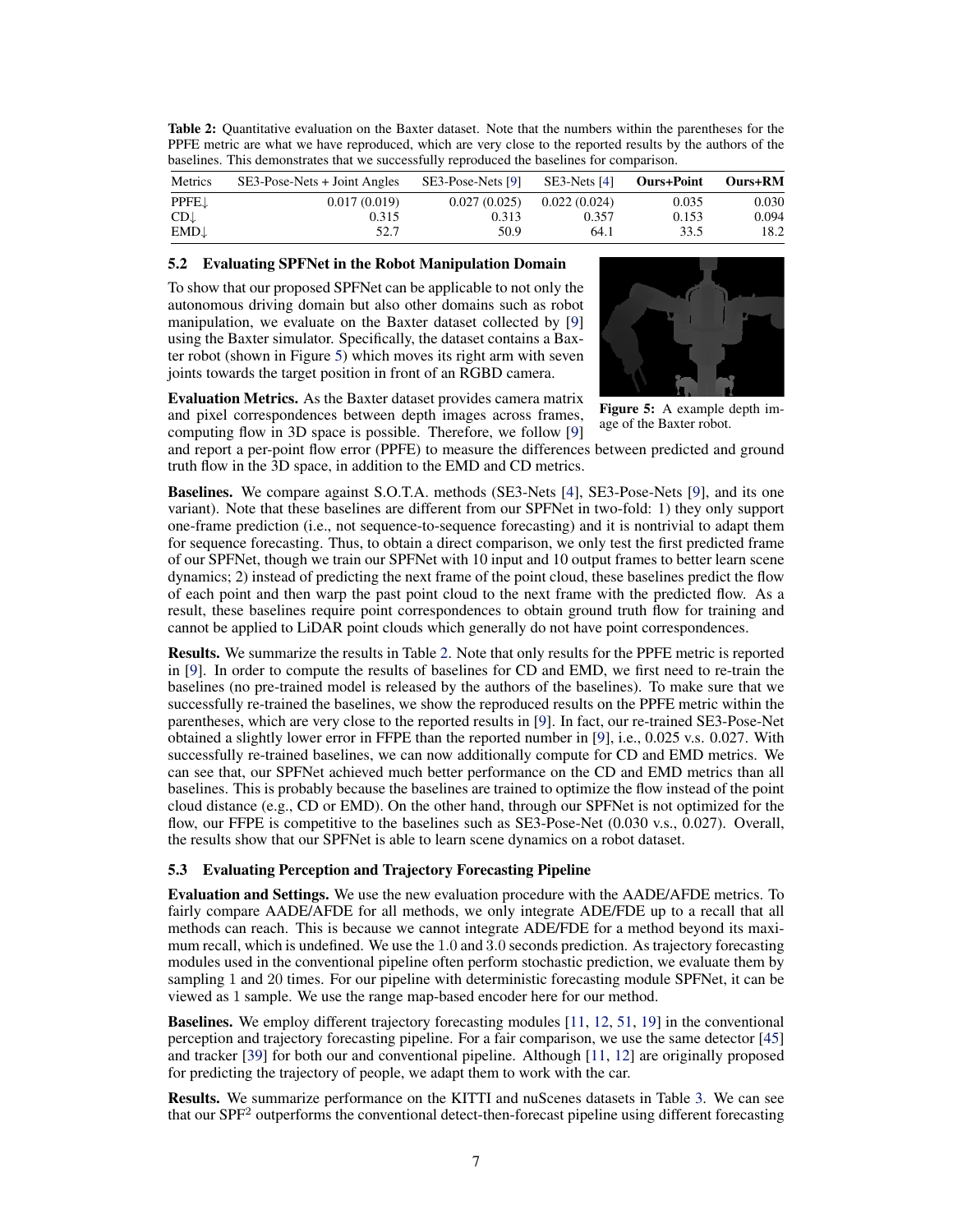| Datasets        | Metrics      | Samples | Conv-Social [19] | Social-GAN [11] | Social-BiGAT [12] | TraPHic [51] | Ours  |
|-----------------|--------------|---------|------------------|-----------------|-------------------|--------------|-------|
| $KITTI-1.0s$    | <b>AADE</b>  |         | 0.792            | 0.524           | 1.099             | 0.470        | 0.317 |
|                 |              | 20      | 0.623            | 0.340           | 0.443             | 0.382        |       |
|                 | AFDEL        |         | 1.285            | 0.886           | 1.708             | 0.889        | 0.405 |
|                 |              | 20      | 1.152            | 0.511           | 0.546             | 0.613        |       |
|                 | <b>AADE.</b> |         | 1.692            | 1.362           | 2.720             | 1.432        | 0.408 |
|                 |              | 20      | 1.593            | 0.984           | 1.231             | 0.725        |       |
| $KITTI-3.0s$    | <b>AFDE</b>  |         | 2.670            | 2.267           | 3.938             | 2.536        | 0.504 |
|                 |              | 20      | 2.385            | 1.512           | 1.405             | 1.118        |       |
| $nuScenes-1.0s$ | <b>AADE</b>  |         | 1.186            | 1.117           | 2.030             | 1.214        | 0.821 |
|                 |              | 20      | 0.907            | 0.762           | 0.826             | 0.881        |       |
|                 | <b>AFDE</b>  |         | 1.490            | 1.310           | 2.337             | 1.563        | 0.825 |
|                 |              | 20      | 1.231            | 0.763           | 0.849             | 1.197        |       |
| $nuScenes-3.0s$ | <b>AADE</b>  |         | 1.794            | 2.224           | 4.954             | 2.417        | 1.044 |
|                 |              | 20      | 1.658            | 1.426           | 1.760             | 1.938        |       |
|                 | <b>AFDE</b>  |         | 2.850            | 3.224           | 6.765             | 3.479        | 1.043 |
|                 |              | 20      | 2.538            | 1.652           | 1.845             | 2.766        |       |

Table 3: Evaluation for the perception and trajectory forecasting pipeline on the KITTI and nuScenes datasets.



Figure 6: Qualitative comparison between our prediction and GT on KITTI. (Top) Predicted future scene point clouds by our SPFNet and detection/tracking outputs on the predicted point clouds by our SPF<sup>2</sup> pipeline. Bounding boxes with the same color across frames represent a predicted object trajectory by our pipeline; (Bottom) GT future point clouds and GT bounding boxes. Note that KITTI only provides object labels in the frontal view, *i.e.*, objects that are behind the ego-vehicle do not have bounding box labeled. Also, the color of the same object might be different in prediction and GT as their absolute IDs (identities) are different.

modules with 1 sample. When sampling 20 times for stochastic forecasting modules in the conventional pipeline, we do see improvements, but surprisingly, our deterministic  $SPF<sup>2</sup>$  with 1 sample still achieves the best performance in most settings. We hypothesize it is because that (1) our forecasting at the sensor level is indeed effective in our SPF<sup>2</sup> pipeline, and (2) the data used for evaluation might not contain much uncertainty, i.e., future is quite certain as vehicles are moving straight most of the time. As a result, evaluation on other datasets with diverse futures might be valuable in the future.

Visualization. We visualize the results of our SPFNet on the KITTI dataset for the 3.0s prediction setting in Fig. 6 (top). We plot 4 frames of results from a prediction of 30 frames with an interval of 7 frames, showing that our predicted scene point clouds reasonably reconstruct the objects and scene, and align well with GT shown in Fig. 6 (bottom). However, the current limitation is that the shape of the objects in predicted point clouds are not sharp enough. Moreover, we visualize detection/tracking outputs (colored bounding boxes) on top of our predicted scene point clouds, showing that the tracking outputs of our  $SPF^2$  pipeline are very close to the GT bounding boxes.

# 6 Conclusion

We proposed a new perception and trajectory forecasting pipeline,  $SPF<sup>2</sup>$ , that inverts the detect-thenforecast pipeline. Towards our  $SPF^2$  pipeline, we proposed a new forecasting task, SPF, and method, SPFNet, which predicts a richly informative 3D representation of the future and does not need any human annotation for training. Also, an evaluation procedure is proposed to support end-to-end evaluation of the perception and forecasting pipeline. We verified the performance of our SPFNet and SPF<sup>2</sup> pipeline on two real-world autonomous driving datasets and one robotic manipulation dataset, which demonstrates that our forecasting performance can scale by leveraging unlabeled data and the proposed SPF is useful to the downstream task of trajectory forecasting. As our inverted pose forecasting pipeline is generic, it might be possible to extend it to other instances of pose forecasting (not only trajectory forecasting) domains, such as future activity forecasting.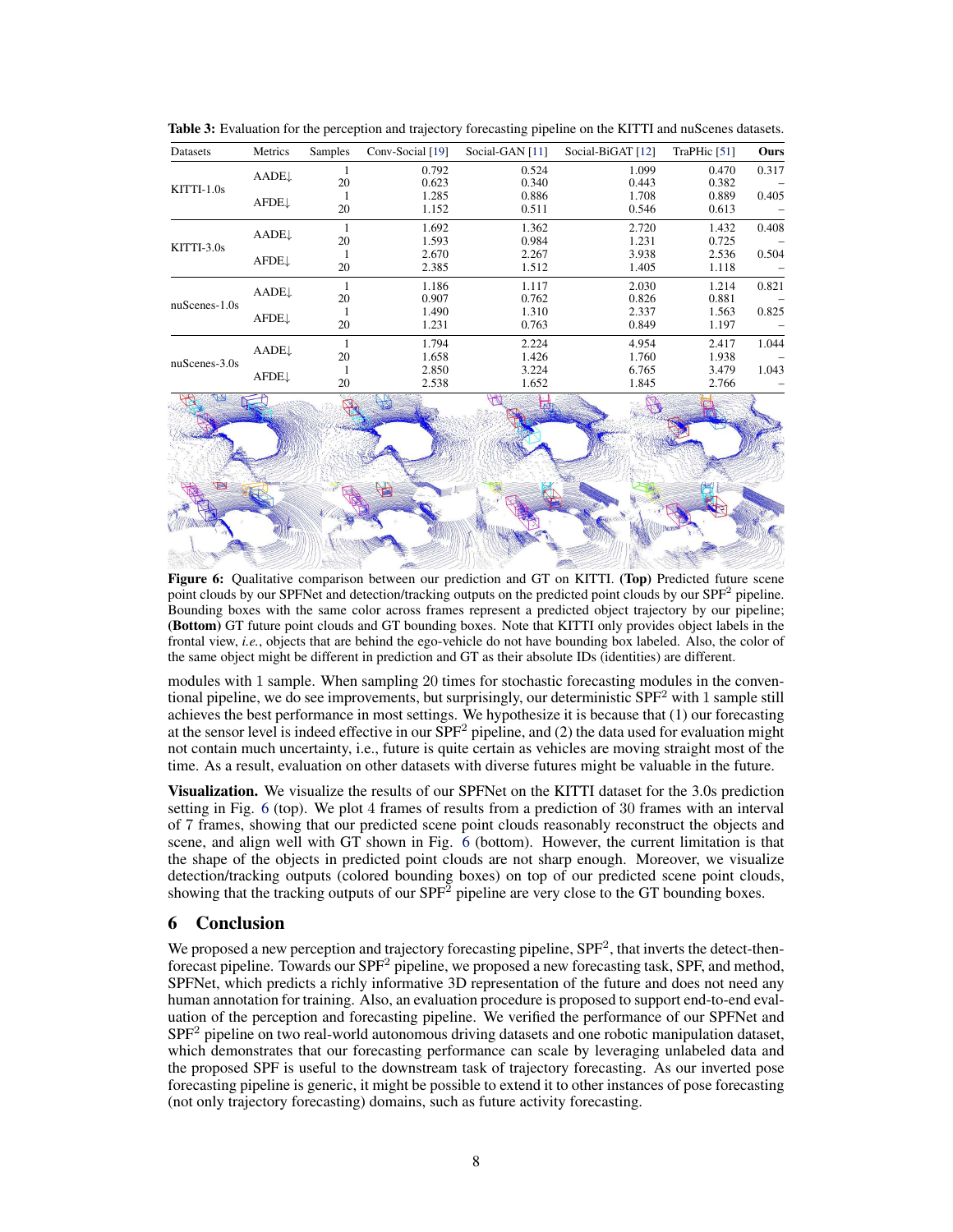#### Acknowledgments

This research was supported in part by the Office of Naval Research and ARL DCIST CRA W911NF-17-2-0181, and JST AIP Acceleration, Grant Number JPMJCR20U1, Japan.

# References

- [1] M. Liang, B. Yang, W. Zeng, Y. Chen, R. Hu, S. Casas, and R. Urtasun. PnPNet: End-to-End Perception and Prediction with Tracking in the Loop. *CVPR*, 2020.
- [2] W. Zeng, W. Luo, S. Suo, A. Sadat, B. Yang, S. Casas, and R. Urtasun. End-to-End Interpretable Neural Motion Planner. *CVPR*, 2019.
- [3] S. Wang, D. Jia, and X. Weng. Deep Reinforcement Learning for Autonomous Driving. *arXiv:1811.11329*, 2018.
- [4] A. Byravan and D. Fox. SE3-Nets: Learning Rigid Body Motion Using Deep Neural Networks. *ICRA*, 2017.
- [5] A. Manglik, X. Weng, E. Ohn-bar, and K. M. Kitani. Future Near-Collision Prediction from Monocular Video: Feasibility, Dataset, and Challenges. *IROS*, 2019.
- [6] T. Lan, T. C. Chen, and S. Savarese. A Hierarchical Representation for Future Action Prediction. *ECCV*, 2014.
- [7] H. S. Koppula and A. Saxena. Anticipating Human Activities Using Object Affordances for Reactive Robotic Response. *TPAMI*, 2016.
- [8] A. Byravan and D. Fox. SE3-Nets: Learning Rigid Body Motion Using Deep Neural Networks. *ICRA*, 2017.
- [9] A. Byravan, F. Leeb, F. Meier, and D. Fox. SE3-Pose-Nets: Structured Deep Dynamics Models for Visuomotor Planning and Control. *ICRA*, 2018.
- [10] N. Rhinehart, M. Kris, and P. Vernaza. R2P2: A ReparameteRized Pushforward Policy for Diverse, Precise Generative Path Forecasting. *ECCV*, 2018.
- [11] A. Gupta, J. Johnson, L. Fei-Fei, S. Savarese, and A. Alahi. Social GAN: Socially Acceptable Trajectories with Generative Adversarial Networks. *CVPR*, 2018.
- [12] V. Kosaraju, A. Sadeghian, R. Martín-Martín, I. Reid, S. H. Rezatofighi, and S. Savarese. Social-BiGAT: Multimodal Trajectory Forecasting using Bicycle-GAN and Graph Attention Networks. *NeurIPS*, 2019.
- [13] N. Rhinehart, R. McAllister, K. Kitani, and S. Levine. PRECOG: PREdiction Conditioned On Goals in Visual Multi-Agent Settings. *ICCV*, 2019.
- [14] M.-f. Chang, J. Lambert, P. Sangkloy, J. Singh, B. Sławomir, A. Hartnett, D. Wang, P. Carr, S. Lucey, D. Ramanan, and J. Hays. Argoverse: 3D Tracking and Forecasting with Rich Maps. *CVPR*, 2019.
- [15] H. Caesar, V. Bankiti, A. H. Lang, S. Vora, V. E. Liong, and Q. Xu. nuScenes: A Multimodal Dataset for Autonomous Driving. *CVPR*, 2020.
- [16] A. Geiger, P. Lenz, and R. Urtasun. Are We Ready for Autonomous Driving? the KITTI Vision Benchmark Suite. *CVPR*, 2012.
- [17] L. Caccia, Herke Van Hoof, A. Courville, and J. Pineau. Deep Generative Modeling of LiDAR Data. *IROS*, 2019.
- [18] A. Alahi, K. Goel, V. Ramanathan, A. Robicquet, L. Fei-Fei, and S. Savarese. Social LSTM: Human Trajectory Prediction in Crowded Spaces. *CVPR*, 2016.
- [19] N. Deo and M. M. Trivedi. Convolutional Social Pooling for Vehicle Trajectory Prediction. *CVPRW*, 2018.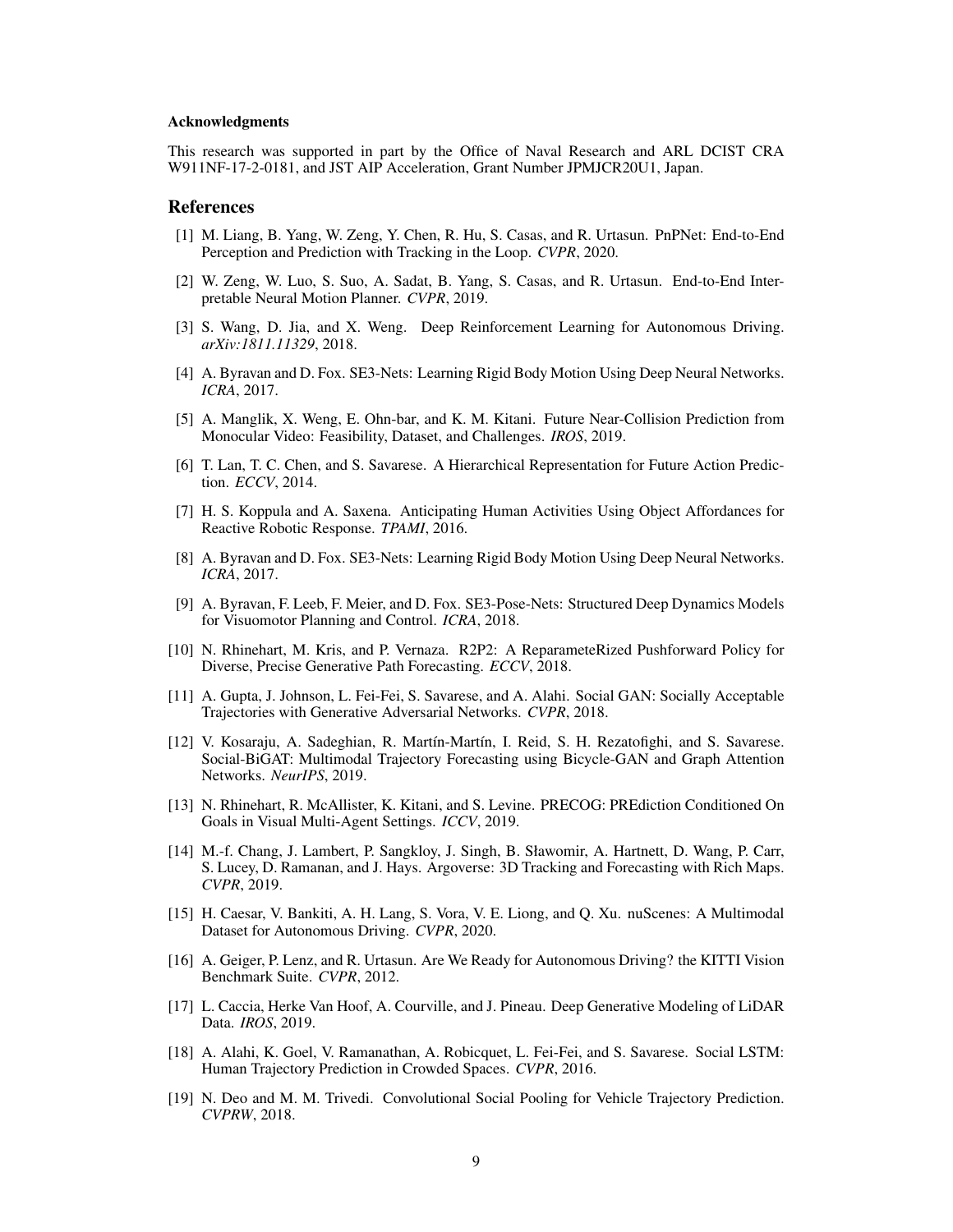- [20] B. Ivanovic and M. Pavone. The Trajectron: Probabilistic Multi-Agent Trajectory Modeling With Dynamic Spatiotemporal Graphs. *ICCV*, 2019.
- [21] X. Weng, Y. Yuan, and K. Kitani. Joint 3D Tracking and Forecasting with Graph Neural Network and Diversity Sampling. *arXiv:2003.07847*, 2020.
- [22] M. Liang, B. Yang, W. Zeng, Y. Chen, R. Hu, S. Casas, and R. Urtasun. Pnpnet: End-to-end perception and prediction with tracking in the loop. *CVPR*, 2020.
- [23] X. Y. Jingwei Xu, Bingbing Ni, Zefan Li, Shuo Cheng. Structure Preserving Video Prediction. *CVPR*, 2018.
- [24] M. Oliu, J. Selva, and S. Escalera. Folded Recurrent Neural Networks for Future Video Prediction. *ECCV*, 2018.
- [25] X. Qi, Z. Liu, D. corporation Qifeng Chen, J. Jia CUHK, and Y. Lab. 3D Motion Decomposition for RGBD Future Dynamic Scene Synthesis. *CVPR*, 2019.
- [26] R. Mahjourian, M. Wicke, and A. Angelova. Geometry-Based Next Frame Prediction from Monocular Video. *IV*, 2017.
- [27] H. Fan, H. Su, and L. Guibas. A Point Set Generation Network for 3D Object Reconstruction from a Single Image. *CVPR*, 2017.
- [28] Y. Rubner, C. Tomasi, and L. J. Guibas. The Earth Mover's Distance as a Metric for Image Retrieval. *IJCV*, 2000.
- [29] C.-H. Lin, C. Kong, and S. Lucey. Learning Efficient Point Cloud Generation for Dense 3D Object Reconstruction. *AAAI*, 2018.
- [30] G. Yang, X. Huang, Z. Hao, M.-Y. Liu, S. Belongie, and B. Hariharan. PointFlow: 3D Point Cloud Generation with Continuous Normalizing Flows. *ICCV*, 2019.
- [31] D. W. Shu, S. W. Park, and J. Kwon. 3D Point Cloud Generative Adversarial Network Based on Tree Structured Graph Convolutions. *ICCV*, 2019.
- [32] R. Klokov, J. Verbeek, and E. Boyer. Probabilistic Reconstruction Networks for 3D Shape Inference from a Single Image. *BMVC*, 2019.
- [33] P. Tomasello, S. Sidhu, A. Shen, M. W. Moskewicz, N. Redmon, G. Joshi, R. Phadte, P. Jain, and F. N. Iandola. DSCnet: Replicating LiDAR Point Clouds with Deep Sensor Cloning. *CVPRW*, 2019.
- [34] N. Lee, X. Weng, V. N. Boddeti, Y. Zhang, F. Beainy, K. Kitani, and T. Kanade. Visual Compiler: Synthesizing a Scene-Specific Pedestrian Detector and Pose Estimator. *arXiv:1612.05234*, 2016.
- [35] W. Luo, B. Yang, and R. Urtasun. Fast and Furious: Real Time End-to-End 3D Detection, Tracking and Motion Forecasting with a Single Convolutional Net. *CVPR*, 2018.
- [36] X. Weng and K. Kitani. Monocular 3D Object Detection with Pseudo-LiDAR Point Cloud. *ICCVW*, 2019.
- [37] Y. Wang, X. Weng, and K. Kitani. Joint Detection and Multi-Object Tracking with Graph Neural Networks. *arXiv:2006.13164*, 2020.
- [38] X. Weng, S. Wu, F. Beainy, and K. Kitani. Rotational Rectification Network: Enabling Pedestrian Detection for Mobile Vision. *WACV*, 2018.
- [39] X. Weng, J. Wang, D. Held, and K. Kitani. 3D Multi-Object Tracking: A Baseline and New Evaluation Metrics. *IROS*, 2020.
- [40] X. Weng, Y. Wang, Y. Man, and K. Kitani. GNN3DMOT: Graph Neural Network for 3D Multi-Object Tracking with 2D-3D Multi-Feature Learning. *CVPR*, 2020.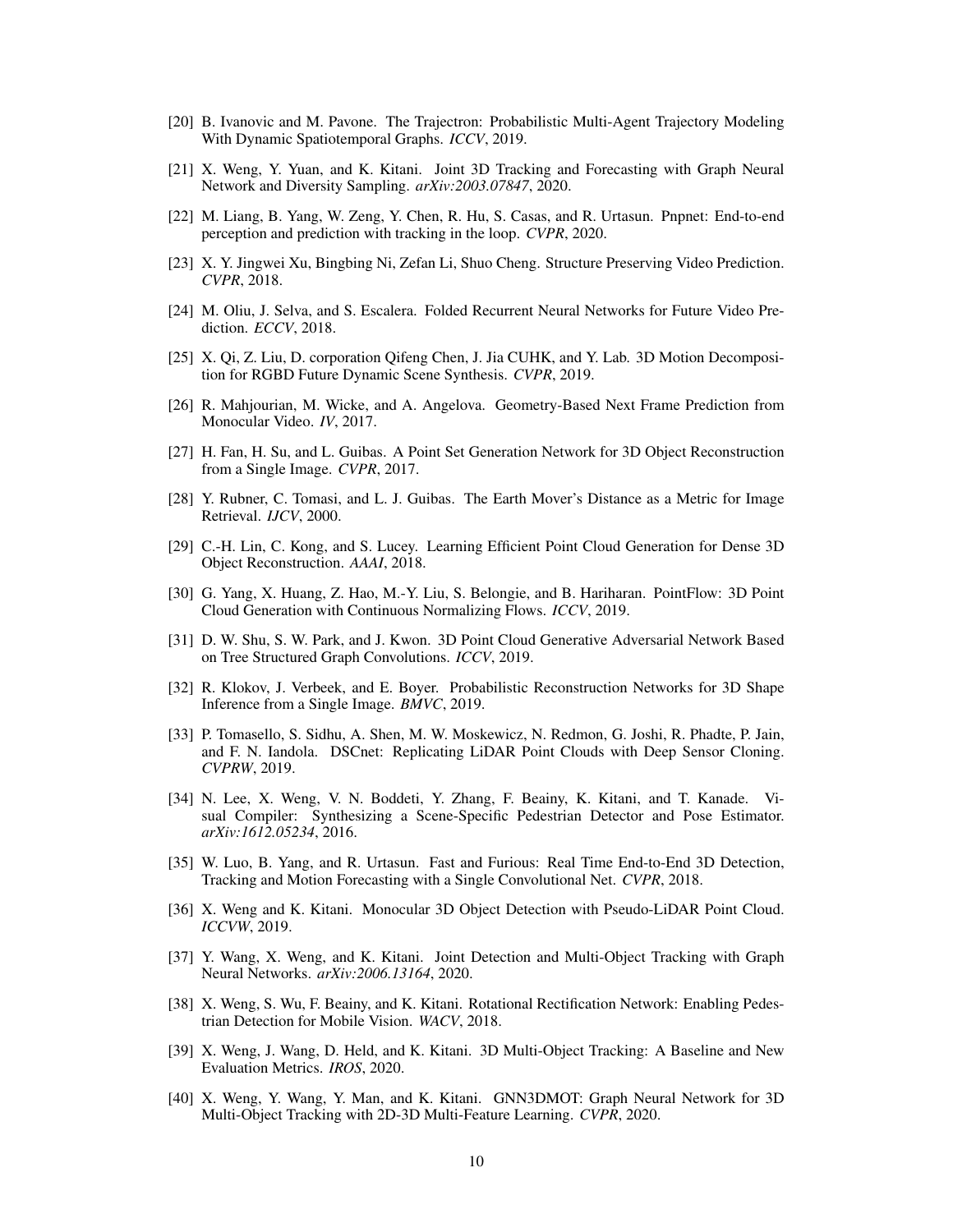- [41] X. Weng, Y. Yuan, and K. Kitani. End-to-End 3D Multi-Object Tracking and Trajectory Forecasting. *ECCVW*, 2020.
- [42] K. Bernardin and R. Stiefelhagen. Evaluating Multiple Object Tracking Performance: The CLEAR MOT Metrics. *Journal on Image and Video Processing*, 2008.
- [43] C. R. Qi, H. Su, K. Mo, and L. J. Guibas. PointNet: Deep Learning on Point Sets for 3D Classification and Segmentation. *CVPR*, 2017.
- [44] M. Liang, B. Yang, S. Wang, and R. Urtasun. Deep Continuous Fusion for Multi-Sensor 3D Object Detection. *ECCV*, 2018.
- [45] S. Shi, X. Wang, and H. Li. PointRCNN: 3D Object Proposal Generation and Detection from Point Cloud. *CVPR*, 2019.
- [46] H. W Kuhn. The Hungarian Method for the Assignment Problem. *Naval Research Logistics Quarterly*, 1955.
- [47] T. Zhou, M. Brown, G. Noah, S. Google, and D. G. Lowe Google. Unsupervised Learning of Depth and Ego-Motion from Video. *CVPR*, 2017.
- [48] P. Besl and N. McKay. A Method for Registration of 3-D Shapes. *TPAMI*, 1992.
- [49] Y. Wang and J. M. Solomon. Deep Closest Point: Learning Representations for Point Cloud Registration. *ICCV*, 2019.
- [50] X. Liu, C. R. Qi, and L. J. Guibas. FlowNet3D: Learning Scene Flow in 3D Point Clouds. *CVPR*, 2019.
- [51] R. Chandra, U. Bhattacharya, A. Bera, and D. Manocha. TraPHic: Trajectory Prediction in Dense and Heterogeneous Traffic Using Weighted Interactions. *CVPR*, 2019.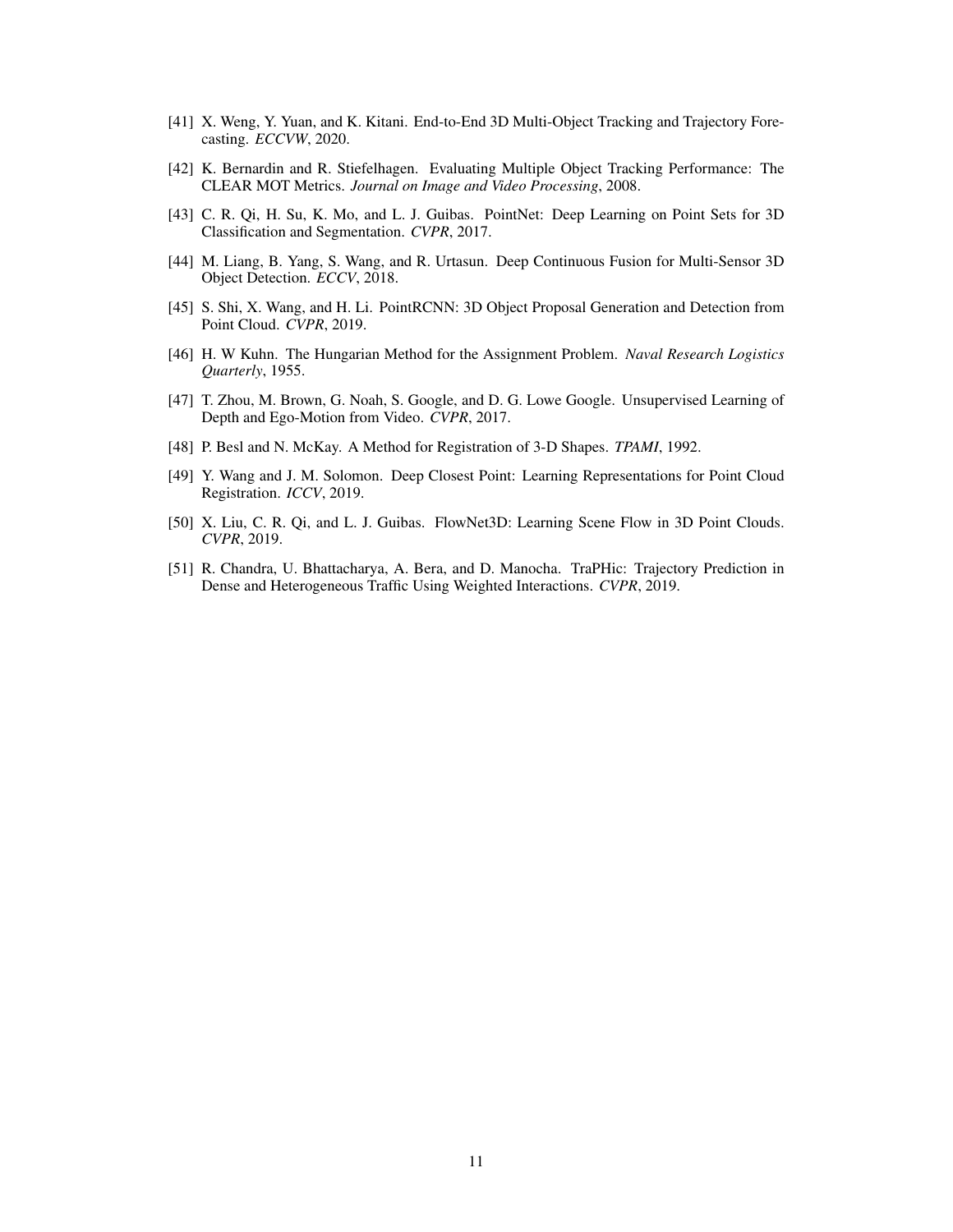# Inverting the Pose Forecasting Pipeline with SPF2: Sequential Pointcloud Forecasting for Sequential Pose Forecasting Supplementary Materials

Xinshuo Weng $^1$ , Jianren Wang $^1$ , Sergey Levine $^2$ , Kris Kitani $^1$ , Nicholas Rhinehart $^2$ <sup>1</sup>Robotics Institute, Carnegie Mellon University {xinshuow, jianrenw, kkitani}@cs.cmu.edu <sup>2</sup>Berkeley Artificial Intelligence Research Lab, University of California, Berkeley {svlevine, nrhinehart}@eecs.berkeley.edu

# 1 Overview

As it is difficult to include every detail of our work in the main paper, we provide further details here about our new pipeline SPF<sup>2</sup>, the proposed SPF task, the first approach SPFNet, proposed evaluation procedure for the pipeline, and additional experiments to support our main paper.

# 2 New Perception and Trajectory Forecasting Pipeline:  $SPF<sup>2</sup>$

# 2.1 Fine-tuning of the Object Detector

As generated scene point clouds from SPFNet are not exactly same as the ground truth scene point clouds, using 3D detector pre-trained on the ground truth scene point clouds in our SPF<sup>2</sup> pipeline can lead to inferior performance. To adapt the 3D detector to work with our generated scene point clouds and achieve higher performance, we fine-tune the 3D detector using the scene point clouds generated by our SPFNet along with the 3D bounding box annotations.

# 3 Our Proposed Task: Sequential Pointcloud Forecasting (SPF)

# 3.1 Scene Point Cloud v.s. Object Point Cloud

We have defined the scene point cloud in Sec 3.1 of the main paper. Here, we visually compare the scene point cloud with the significantly different object point cloud in prior work. As an example, we show a scene point cloud captured by a LiDAR sensor from the KITTI dataset in Fig. 1 (left) and an object point cloud in ShapeNet [1] in Fig. 1 (right). Obviously, scene point cloud contains much more information than the object point



Figure 1: Comparison between a scene point cloud  $(100k \text{ points})$  and an object point cloud  $(1k \text{ points})$ .

cloud, *e.g.*, many instances of foreground objects such as cars, pedestrians, and background objects such as trees, fences, building, traffic sign that will affect the motion of foreground objects. As a result, it is much more challenging to model and generate scene point clouds than generate the object point cloud. Additionally, it is usually more difficult to process a scene point cloud with about  $100k$ points than an object point cloud with about 1k points.

# 3.2 Relation to Object Trajectory Forecasting

In Sec. 2 of the main paper, we have described the differences between prior object trajectory forecasting task and our SPF. Here, we additionally visualize the differences in Fig. 2. Intuitively, the distinction lies in that, object trajectory forecasting aims to forecast future locations of a few points, where each point represents an object of interest, while our proposed SPF task aims to predict future locations of all points in the scene point clouds, including points belong to the foreground objects and scene background.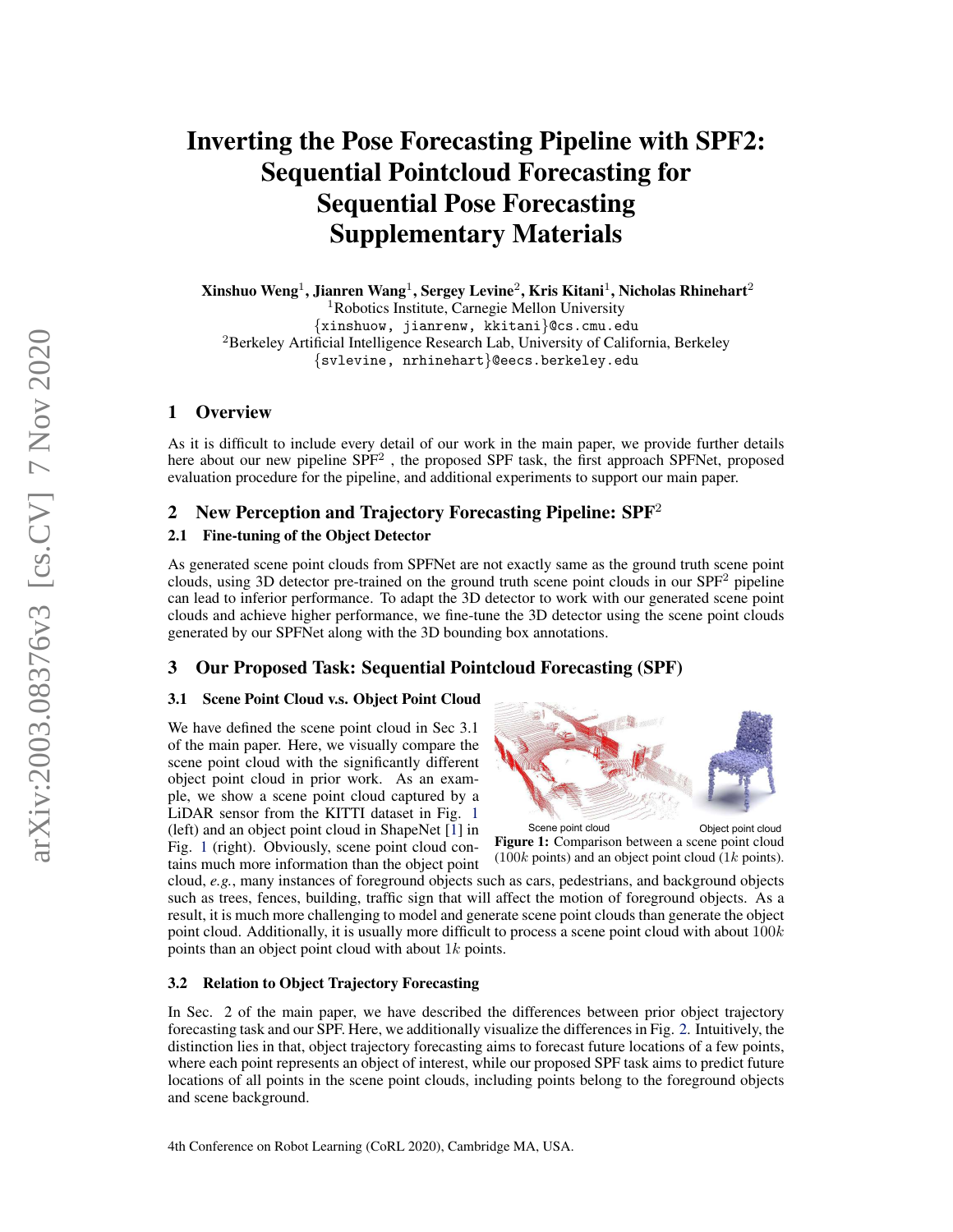Object Trajectory Forecasting (Prior Work)



Figure 2: (Top) Object Trajectory Forecasting: given object trajectories in the past  $M$  frames, the goal is to predict object trajectories in the future  $N$  frames. Each colored arrow denotes an object's trajectory (from a top-down view). Solid parts of the arrows denote past trajectories and dotted parts denote future trajectories. (Bottom) Sequential Pointcloud Forecasting: given 3D scene point clouds in the past  $M$  frames, the goal is to predict a sequence of future scene point clouds.

#### 3.3 Relation to Scene Flow

Although scene flow [2, 3] is not a forecasting task, scene flow task aims to estimate the 3D motion of each point in the scene point cloud, which is also related to our proposed SPF. Here, we clarify the differences between scene flow and our SPF to avoid any confusion. Specifically, the differences are three-fold: (1) training scene flow methods requires ground truth annotation of point-wise motion, which is expensive to obtain. In contrast, our proposed SPF task only requires the scene point clouds (*e.g.*, captured by a LiDAR sensor) as the ground truth for training and does not need to involve human annotation; (2) scene flow aims to learn point-wise motion between only two frames while our SPF aims to learn scene dynamics from a sequence of point clouds (*e.g.*, 30 frames). As a result, SPF is more challenging but can provide more useful information by modeling a history of past frames; (3) scene flow aims to learn motion in the current frame while SPF is a forecasting task and aims to predict points' locations in the future (*e.g.*, upto three seconds).

## 4 Approach: SPFNet

# 4.1 Preliminaries about the 2D Range Map Representation

We briefly summarize the process of transforming a scene point cloud to a 2D range map here but refer the readers to [4] for details. Intuitively, range map transformation leverages the ray-casting nature of the LiDAR point cloud and projects the 3D points onto a 2D spherical plane. Specifically, for a 3D point  $P = (x, y, z)$  in the scene point cloud with z represents the height, its coordinate in the 2D spherical plane  $Q = (\theta, \phi)$  is defined as the following:

$$
\theta = \operatorname{atan} 2(y, x), \qquad \phi = \arcsin\left(\frac{z}{\sqrt{x^2 + y^2 + z^2}}\right),\tag{1}
$$

where  $\theta$  is the azimuth angle and  $\phi$  is the elevation angle from the origin. Then, to convert the continuous 2D spherical plane into a discrete 2D range map with resolution of  $H \times W$ , we discretize the 2D spherical plane with a fixed number of bins  $(H$  bins along elevation axis,  $W$  bins along azimuth axis) in a pre-defined range,  $e.g., \phi \in [-30^\circ, 10^\circ]$  and  $\theta \in [0^\circ, 360^\circ]$ . The range is chosen as most points captured by a standard LiDAR sensor (*e.g.*, Velodyne-64) fall into it. As a result, each bin (*i.e.*, an pixel in the range map) will cover the range of  $(\frac{40°}{H}, \frac{360°}{W})$  in the spherical plane, and we can easily find the nearest bin for each point  $Q = (\theta, \phi)$  as its pixel location. In order to recover the 3D coordinate of a point from its 2D spherical coordinate, knowing the azimuth and elevation angle is not enough as they only provide the direction of the point to the origin in 3D space. Therefore, we use the distance  $d = \sqrt{x^2 + y^2 + z^2}$  as the pixel value for each projected point in the 2D range map.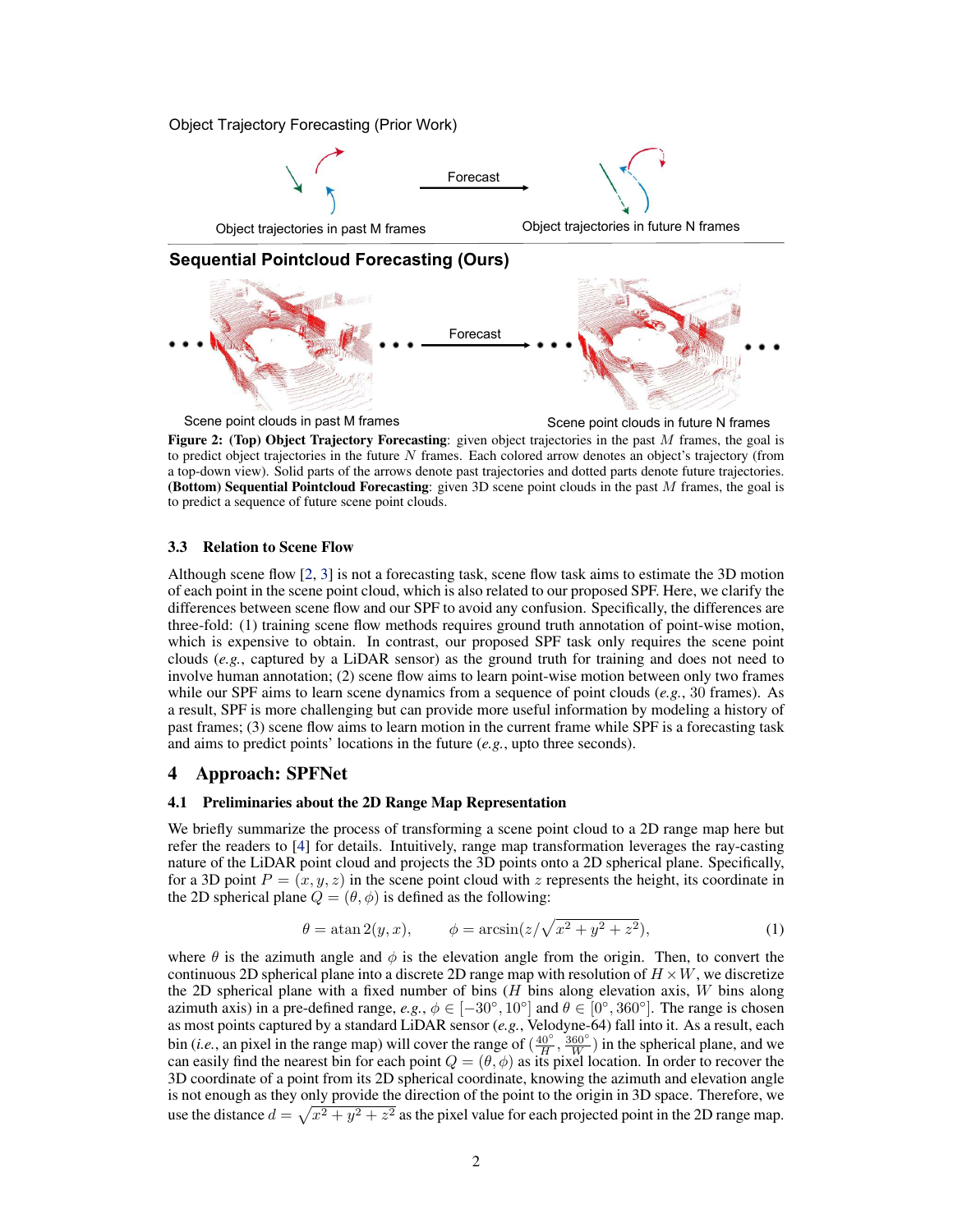

frame of the scene point cloud to be processed by the encoder in the above figure but our full SPFNet uses encoder with shared weights to process a sequence of scene point clouds.

In the case where multiple 3D points are projected to the same bin in the range map<sup>1</sup>, we pick the one with the largest distance  $d$  as the pixel value. This decision is made to preserve information in the faraway region of the point cloud, because there are often dense and redundant points in the nearby range but sparse points in the faraway range. For the bins that do not have any projected point, we simply fill their pixel value with zero and will mask them out during training and inference. As a result, the range map with a resolution of  $H \times W$  still preserves the 3D information and can be easily converted back to a point cloud. Note that the range map is different from a depth map in that (1) two maps are not in a same 2D coordinate; (2) depth map needs the camera matrix in order to be converted to a point cloud while the range map can be directly converted to a point cloud; (3) depth map usually only covers the points in frontal view while the range map can be defined to have the horizontal field of view of 360◦ degrees.

## 4.2 Detailed Network Architecture of the Encoder

We have briefly described our two (point-based and range map based) encoders in Sec. 3.2 of the main paper. To help readers better understand our SPFNet, here we additionally illustrate the network architectures of our two encoders in Figure 3 and also provide more details of the neural network architectures below:

**Point-based encoder.** A scene point cloud with a shape of  $K \times 3$  is fed into a shared five-layer multi-layer perceptron (MLP)  $(3 \Rightarrow 8 \Rightarrow 16 \Rightarrow 32 \Rightarrow 64 \Rightarrow 128)$  to obtain a local feature with a dimension of 128 for each point. Then a global feature with the dimension of  $1 \times 128$  is obtained by applying a max-pooling operator to the local features of all points. We then fuse the local and global features by concatenation to obtain a feature with a dimension of 256 for each point. The fused features are then processed by a subsequent three-layer MLP (256⇒256⇒512⇒1024) and a max-pooling operator to obtain the output feature with a dimension of  $1024$  for each point. As K is very large  $(e.g., > 100k)$  for every frame, maintaining high-dimensional features for every single point in the scene point cloud will reach the memory limit of the GPUs. As a result, we compress the features by a max-pooling operator to obtain the final output feature with a dimension of 1024 to represent the entire scene point cloud.

**Range map-based encoder.** An input scene point cloud with a shape of  $K \times 3$  along with a discretized spherical plane is fed into the range map transformer (see Sec. 4.1) to obtain the 2D range map with resolution of  $H \times W$  (we use 120 x 1024 in our experiments to predict about 122.88k points per frame, similar to the number of points in the scene point cloud captured by a standard Velodyne LiDAR sensor). Then, we use a standard 2D CNNs with eight layers (each layer has convolution + batch normalization + ReLU) to extract the output feature from the 2D range map. Specifically,

<sup>&</sup>lt;sup>1</sup>Note that this situation happens very rarely in our experiments because we use a high-resolution range map so that there is no downsampling effect during the transformation of a point cloud to a 2D range map.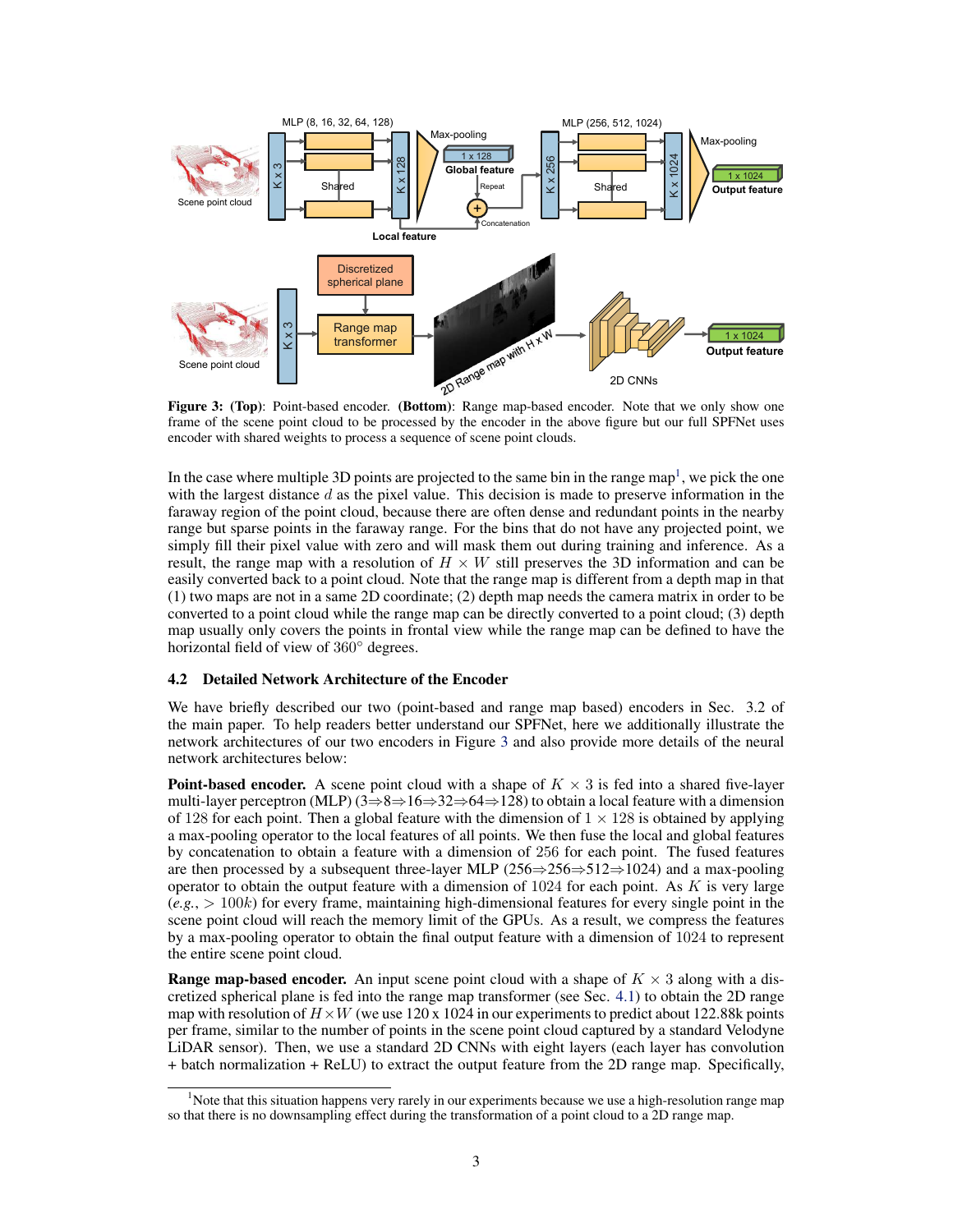the eight layers in the 2D CNNs convert the input range map from a shape of  $1 \times 120 \times 1024$ , to  $4 \times 60 \times 512$ , to  $8 \times 60 \times 256$ , to  $16 \times 60 \times 128$ , to  $32 \times 30 \times 64$ , to  $64 \times 15 \times 32$ , to  $128 \times 8 \times 16$ , to  $256 \times 4 \times 8$ , to  $512 \times 2 \times 4$ . Then, a final convolution layer (without batch norm and ReLU) is applied to obtain the final output feature with a shape of  $1024 \times 1$ , to make our SPFNet compatible with both the point-based encoder and range map-based encoder simultaneously.

Note that both our point-based and range map-based encoders can process scene point clouds with a variable size of K. This makes our SPFNet applicable to real-world scenarios such as autonomous driving datasets where the LiDAR sensor often collects scene point clouds with a different number of points K at different frames, *i.e.*, not a fixed K across all frames.

#### 4.3 Justification to Our Encoder Design

Why not use more advanced encoders? Although our SPFNet has achieved promising performance, we are aware that the components of our SPFNet such as the encoder might not be optimal as there could be many other choices to explore (*e.g.*, replace the PointNet with PointNet++ [5] or other recent point cloud processing techniques such as [6, 7, 8]). However, we would like to emphasize that the main goal of this paper is not to exhaustively search for the best model (encoder, decoder, loss functions) for our SPF task. Instead, our goal is, for the first time, to introduce this interesting new SPF task and a new perception and forecasting pipeline SPF<sup>2</sup> which is built upon our SPFNet and achieves competitive performance compared to the conventional pipeline. We hope that our SPFNet only serves as a start, and future research in this direction can be encouraged and stronger neural network architectures to the proposed SPF task can be proposed.

Why compress the feature in the encoder? Since our proposed SPF is a dense prediction task, *i.e.*, predicting the future locations of  $> 100k$  points, it seems to be straightforward to use a fully convolutional architecture without feature compression (*e.g.*, the pooling operator, a large stride in the convolution layer, or the graph pooling layer) in order to maintain fine-grained details in the feature space of the scene point cloud. This is also what we planned to implement at the beginning. However, we later realized that predicting a sequence of large-scale scene point clouds without feature compression can easily reach the GPU memory limits. Note that our sequences are very large (e.g., 30 frames) of large-scale point clouds with  $> 100k$  points. As a result, it is necessary to compress the intermediate feature to reduce the GPU memory requirement, *e.g.*, in our two encoders, we compress the feature to a dimension of 1024. We hope that future research in memory-efficient point cloud sequence processing techniques will be encouraged to further improve performance of the SPF task without feature compression.

#### 4.4 Justification to the Loss Function

As mentioned in Sec. 3.2 of the main paper, we use the Chamfer distance (CD) as our primary loss function for both the point-based and range map-based methods<sup>2</sup>, which is also a standard practice in most prior works for object point cloud generation/completion [9, 10, 11, 12, 13, 14]. Although a few works [13, 15] also considered using the other well-known Earth mover distance (EMD) as the loss function during training, it is commonly accepted that computing the EMD is much more computationally expensive than computing CD, which is especially true for large-scale scene point clouds in our SPF task. In fact, if we use the CD as our loss function, our SPFNet for predicting future 10 frames of scene point clouds will require about one day to train. However, if we use the EMD as our loss function, the training time for the same model increases to more than a week. Therefore, we only considered using the CD loss for training purpose due to its efficiency.

# 4.5 Other Implementation Details

We train the entire network SPFNet in an end-to-end fashion using the Adam [16] optimizer for 30 epochs with a learning rate of  $1 \times 10^{-4}$ , betas of 0.9 and 0.999, and batch size of 16. For range map-based methods, we use  $\lambda_1$  of 0.1 and  $\lambda_2$  of 0.1 for the additional loss components in the Eq. (1) of the main paper. For point-based methods,  $\lambda_1$  and  $\lambda_2$  are simply zeros. For temporal dynamics modeling in Sec. 3.2 of the main paper, we use a standard two-layer LSTM with the hidden feature dimension of 1024.

<sup>2</sup>Two additional losses are only applied for range map-based methods.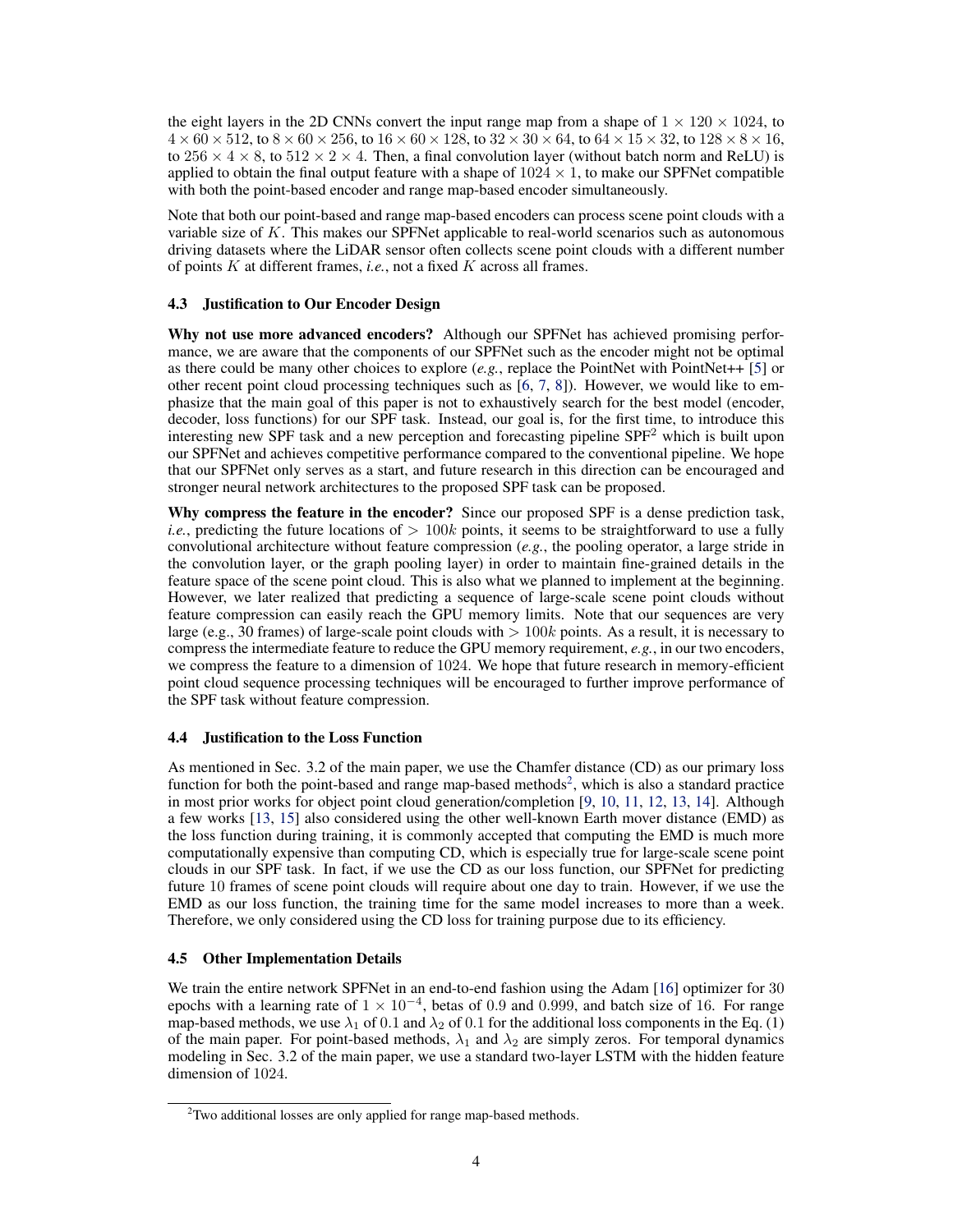# 5 End-to-End Perception and Trajectory Forecasting Evaluation

#### 5.1 Matching Step and Evaluation Metrics

As mentioned in Sec. 4 of the main paper, we match the predicted future trajectories and GT future trajectories using the Hungarian algorithm in order to establish the correspondences and compute the ADE/FDE metrics. Specifically, we use the pairwise  $ADE<sup>3</sup>$  as the metric for the matching. First, we compute the pairwise ADE between every possible pair of predicted and GT future trajectories. For example, if we have U predicted and V GT future trajectories, we will obtain a  $U \times V$  matrix with each entry being the pairwise ADE for the pair of GT and predicted trajectories. Note that, for GT objects that do not have trajectories in all future  $N$  frames, we mask out the missing frames and still use the available trajectories in valid frames to compute the pairwise ADE.

Once we compute the pairwise ADE matrix with a shape of  $U \times V$ , we feed it to the Hungarian algorithm to obtain a one-to-one correspondence (*i.e.*, a bijection) between the predicted and GT trajectories. As  $U$  and  $V$  may be not equal, there could be predicted trajectories or  $GT$  trajectories without having a correspondence. Also, for those predicted trajectories which have matched GT trajectories, we reject the matching if the corresponding pairwise ADE is higher than a threshold. In other words, for this predicted trajectory, the matched GT trajectory is the best option that the Hungarian algorithm can find and match it with, which however is still not good enough because the predicted trajectory and its matched GT trajectory have a large displacement error (a high pairwise ADE). As a result, we consider the predicted trajectories as true positives if and only if they have the corresponding matched GTs and also the corresponding pairwise ADEs are lower than the ADE threshold. The rest of unmatched (or matching rejected) predicted trajectories are considered as false positives and the unmatched (or matching rejected) GT trajectories are considered as false negatives. Then, based on the established correspondences for true positives, we can now compute the final ADE/FDE metrics as in the conventional modularized trajectory forecasting evaluation:

$$
ADE = \frac{\sum_{i=1}^{|\mathcal{T}|} ADE_{\text{pairwise}}^i}{|\mathcal{T}|}, \text{ where } ADE_{\text{pairwise}}^i = \frac{\sum_{j=1}^{N_{\text{valid}}^i} |\tilde{\mathbf{x}}_j^i - \mathbf{x}_j^i|_2}{N_{\text{valid}}^i}, \tag{2}
$$

$$
\text{FDE} = \frac{\sum_{i=1}^{|\mathcal{T}|} \text{FDE}_{\text{pairwise}}^i}{|\mathcal{T}|}, \text{ where } FDE_{\text{pairwise}}^i = |\widetilde{\mathbf{x}}_{N_{\text{valid}}^i}^i - \mathbf{x}_{N_{\text{valid}}^i}^i|_2,
$$
(3)

where  $T$  is the set containing all true positives and  $|T|$  denotes the number of true positives. Also,  $N_{\text{valid}}^i$  denotes the valid number of frames for the pair of *i*th predicted and GT trajectory which can vary across true positives,  $x_j^i$  and  $\tilde{x}_j^i$  denote the ground truth and predicted ground positions at the frame  $j$  for the pair of the  $i$ th true positive.

Moreover, as we can compute the above ADE/FDE metrics at a given pairwise ADE threshold<sup>4</sup>, we can actually compute the full ADE-over-recall and FDE-over-recall curves and ultimately compute the AADE/AFDE metrics through integration. To approximate the integration, we average the values of ADE/FDE at a maximum of L recall values linearly distributed between  $0\%$  and  $100\%$  to compute the AADE/AFDE. We use  $L=40$  in our experiments so that the interval of recall is 2.5%. Note that not ADE/FDE values at all 40 recall values are used. In fact, we only integrate the ADE/FDE values up to the recall value that all methods can reach. This is because there is no ADE/FDE available for integration at a recall value that is beyond the maximum recall a method can reach. For example, in Fig. 3 (right) of the main paper, the recall that all three methods can reach is 0.425, so we integrate the ADE/FDE to compute AADE/AFDE for all three methods at the recall values from 0.025, 0.05,  $\cdots$ , to 0.425. Specifically, the AADE/AFDE metrics are computed as following:

$$
AADE = \frac{1}{|\mathcal{R}|} \sum_{r \in \mathcal{R}} ADE_r,
$$
\n(4)

$$
\text{AFDE} = \frac{1}{|\mathcal{R}|} \sum_{r \in \mathcal{R}} \text{FDE}_r,\tag{5}
$$

where  $R$  is the set containing all the recall values at which the ADE/FDE are used for integration and  $|R|$  denotes the number of recall values. Again, in the example of Fig. 3 of the main paper, the recall set  $\mathcal{R} = \{0.025, 0.05, \dots, 0.425\}$  and  $|\mathcal{R}| = 17$ .

 $3$ Note that the pairwise ADE is different from the final ADE metric used in evaluation. The pairwise ADE is computed for one pair of GT and predicted trajectory by averaging the displacement error over all frames while the final ADE metric is computed by averaging the displacement error over all true positives and all frames.

<sup>&</sup>lt;sup>4</sup>A different threshold for the pairwise ADE corresponds to a specific recall value of the pipeline.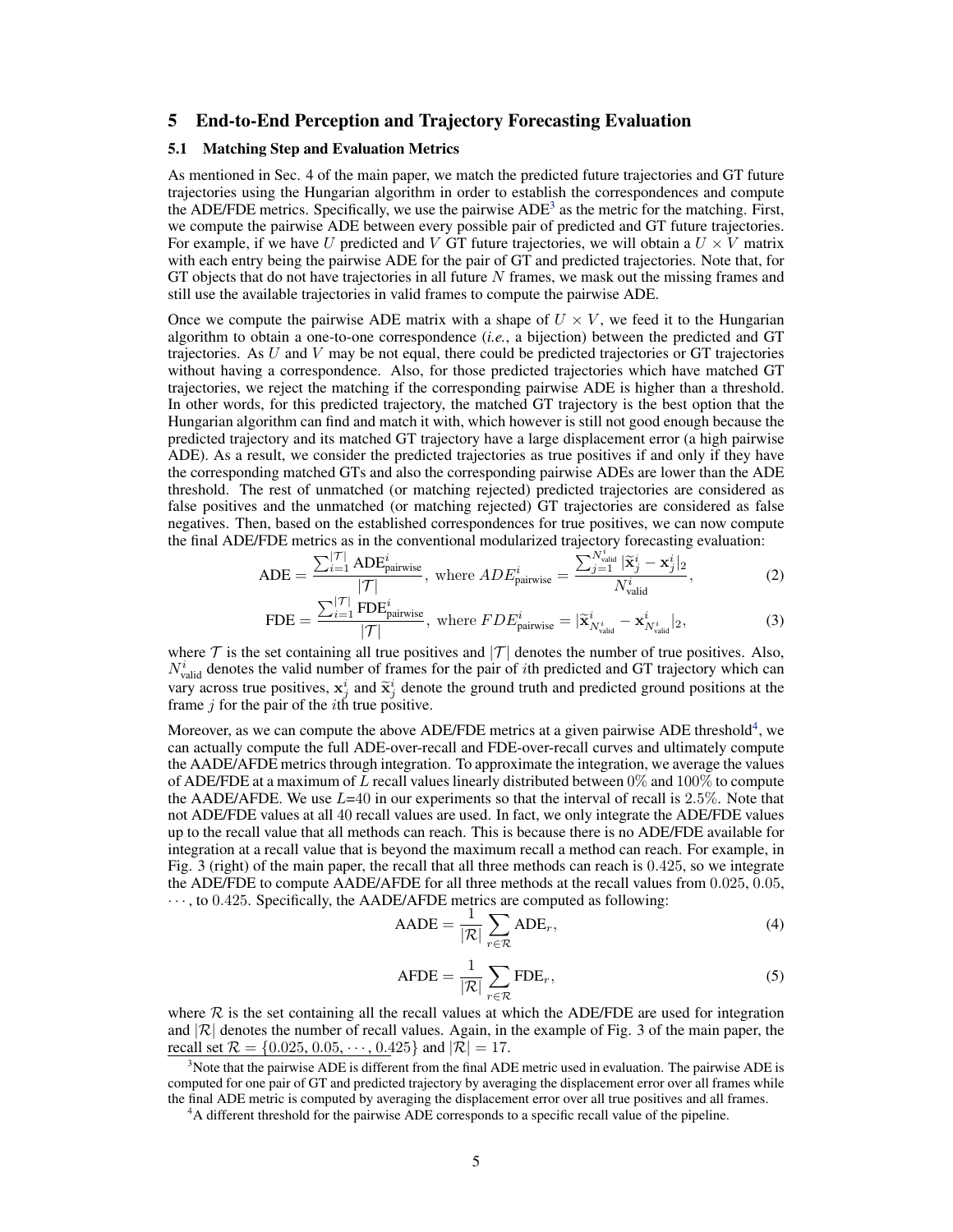#### 5.2 Alternatives of the Matching Step

In the above subsection, we have described the matching step used in our experiments in the main paper. Specifically, the matching is conducted between the predicted and GT trajectories in future N frames based on the pairwise ADE values. Alternatively, there could be other variants of this matching step: (1) instead of performing the matching in future  $N$  frames, we could match the trajectories from the tracking outputs and GT trajectories in past  $M$  frames; (2) moreover, we could match the estimated trajectories (including both the tracking and forecasting outputs) and GT trajectories over the entire past and future  $\overline{M} + N$  frames; (3) instead of using the pairwise ADE for matching, we could compute the pairwise FDE matrix for matching. As a result, there are total 6 different variants for matching, which we believe are all fair for comparison, although each variant might yield slightly different results. We will explore how different matching mechanism affects the performance in the future.

# 6 Experiments

#### 6.1 Datasets

We further clarify that our experiments (Table 1 and 3 of the main paper) on the KITTI and nuScenes datasets for all methods are conducted for the cars only, not including other objects so far, e.g., Cyclists, Pedestrians. As mentioned in the Sec. 5.1 of the main paper, we have conducted experiments on the nuScenes dataset only for the keyframes, despite the fact that there are many non-key frames. The reason that we only use the keyframes for training and evaluating our SPFNet is that we want to reuse the trained SPFNet in our SPF<sup>2</sup> pipeline. Since the nuScenes dataset only provides object labels for keyframes, our SPF<sup>2</sup> pipeline can only be evaluated on the keyframes. As a result, to reuse our SPFNet in our  $SPF^2$  pipeline, the easiest way is also to train SPFNet for the keyframes, because otherwise the input frame rate might be different which will degrade performance of our SPFNet.

**6.2** Ablation Study **Table 1:** Effect of the loss components.  $\mathcal{L}_{\text{cd}}$   $\mathcal{L}_1$   $\mathcal{L}_{\text{bce}}$   $CD \downarrow$   $EMD \downarrow$ 

 $\checkmark$  1.15 132.63  $\checkmark$   $\checkmark$  0.82 110.03

 $\sqrt{ }$   $\sqrt{ }$  0.73 103.14

✓ 1.91 219.17  $\checkmark$  1.85 203.72

To validate the design of our proposed SPFNet, we conduct ablation study on the KITTI validation set. Also, since the baselines we have compared in Table 1 of the main paper may be weak, we believe that different variants of our SPFNet can also serve as stronger baselines. Note that all experiments conducted in the ablation study are based on our range map-based SPFNet.

Effect of Loss Components. To show that each component of our full object function in Eq. 1 of the main paper is

effective, we turn on and off each loss component and check how the performance is affected. Note that the experiments are conducted in the 1.0s prediction setting. We summarize the results in Table 1. To start, the bottom row shows the performance of our full range map-based method on the KITTI val set. Then, to demonstrate that  $\mathcal{L}_{cd}$  is useful, we turn it off and only use  $\mathcal{L}_1$  and  $\mathcal{L}_{\text{bce}}$  loss functions during training and the performance is shown in the second last row, where the CD and EMD metrics increase by a large margin. This demonstrates that using  $\mathcal{L}_{cd}$  loss is crucial to the performance of our SPFNet on the CD and EMD metrics. Moreover, we removed  $\mathcal{L}_{\text{bce}}$  and saw that the CD and EMD metrics slightly increase in the third last row. We believe that this is because using the range mask can help remove some outliers in the generated scene point clouds. Additionally, to show that  $\mathcal{L}_1$  loss is also necessary, we turn it off and the performance is shown in the top row. Compared to the last row, we can see that the CD and EMD metrics clearly increase (*e.g.*, from 0.73 to 1.15 for CD), demonstrating that regularizing the intermediate range map output with  $\mathcal{L}_1$  largely improves the quality of the generated scene point clouds. Similarly, we can turn  $\mathcal{L}_{\text{bce}}$  off and the performance is shown in the second row. As a result, the performance for the CD and EMD metrics slightly decreases (*e.g.*, from 0.73 to 0.82 for CD), although not by a large margin, showing that it is helpful to keep the  $\mathcal{L}_{\text{bce}}$  in our SPFNet.

# References

[1] A. X. Chang, T. Funkhouser, L. Guibas, P. Hanrahan, Q. Huang, Z. Li, S. Savarese, M. Savva, S. Song, H. Su, J. Xiao, L. Yi, and F. Yu. ShapeNet: An Information-Rich 3D Model Repository. *arXiv:1512.03012*, 2015.